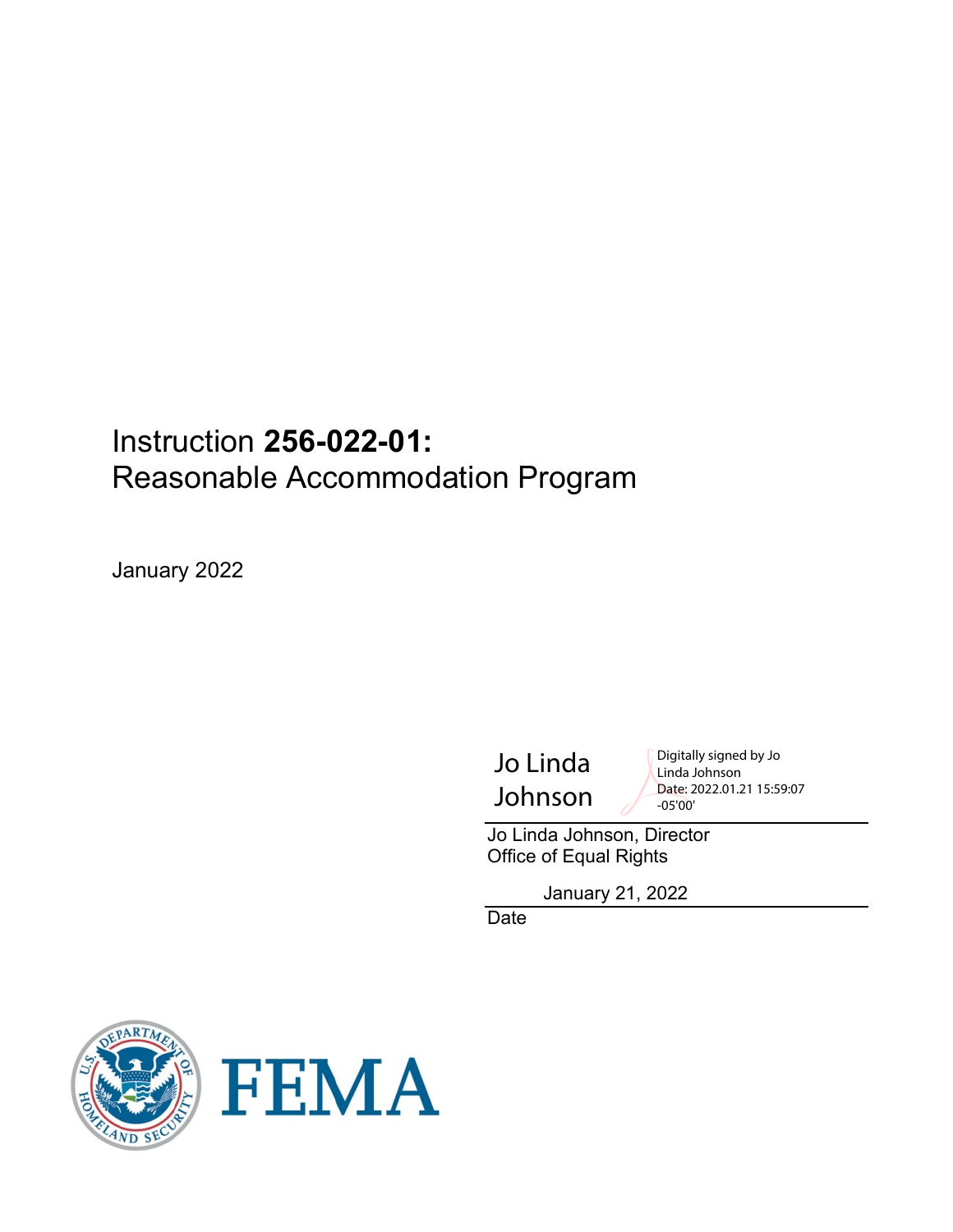## **Table of Contents**

| CHAPTER 3: REASONABLE ACCOMMODATION FUNDING AND EXAMPLES  15                             |     |
|------------------------------------------------------------------------------------------|-----|
| Sign Language Interpreting and Communication Access Realtime Translation (CART) Services |     |
|                                                                                          |     |
|                                                                                          |     |
|                                                                                          |     |
|                                                                                          |     |
| Procedures                                                                               | .20 |
|                                                                                          |     |
|                                                                                          |     |
|                                                                                          |     |
|                                                                                          |     |
|                                                                                          |     |
|                                                                                          |     |
|                                                                                          |     |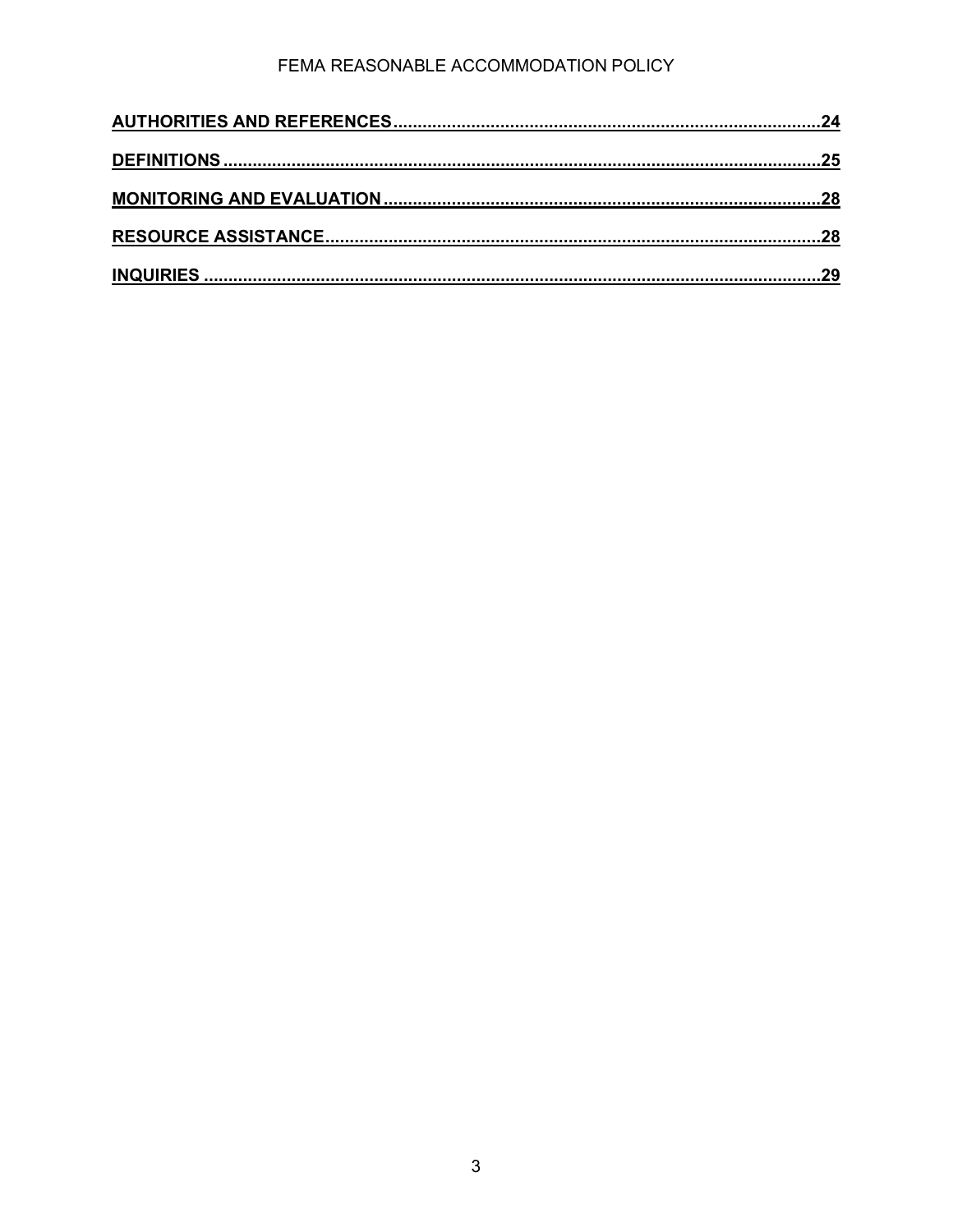# <span id="page-3-0"></span>**OVERVIEW**

1 This Instruction provides guidance in the implementation of FEMA Directive 256-22-03,<br>2 Reasonable Accommodation Program, by further outlining the Federal Emergency

Reasonable Accommodation Program, by further outlining the Federal Emergency

Management Agency's (FEMA or the Agency) policy and procedures for reasonable

accommodation as it pertains to applicants for employment and employees.

# <span id="page-3-1"></span>**POLICY**

 FEMA must fully comply with the reasonable accommodation requirements of the Rehabilitation Act of 1973, the Americans with Disabilities Act Amendments Act of 2008 (ADAAA), Executive Order (EO) 13164: Establishing Procedures to Facilitate the Provision of Reasonable Accommodation, and Executive Order 14035: Diversity, Equity, Inclusion, and Accessibility in the Federal Workforce. FEMA must provide reasonable accommodations for the known physical or mental disabilities of applicants 11 and qualified employees, unless FEMA demonstrates that the accommodation would<br>12 impose an undue hardship. FEMA provides reasonable accommodations as follows: impose an undue hardship. FEMA provides reasonable accommodations as follows:

- 13 1. Where an applicant for employment with a disability needs an accommodation in order to complete the application process;
- 2. Where an employee with a disability needs an accommodation to enable them to perform the essential functions of the job; or
- 3. Where an employee with a disability needs an accommodation to enjoy equal benefits and privileges of employment.

All requests for a reasonable accommodation will be coordinated with the Disability Unit within the Office of Equal Rights (OER). OER will provide guidance, technical assistance, and facilitate the interactive process as needed for all parties involved. All timeframes outlined in this instruction are based on calendar days.

# <span id="page-3-2"></span>**PRINCIPLES**

 FEMA will process requests for reasonable accommodation as outlined in this policy, and as appropriate, provide a reasonable accommodation to the applicant or employee in a way that is consistent with the FEMA core values of compassion, fairness, integrity and respect. Fairness, efficiency, and speed will be emphasized.

 **Fairness:** All requests for reasonable accommodation submitted to the OER Disability Unit will be reviewed in a fair and impartial manner. 

 **Timeliness:** All reasonable accommodation requests will be processed in a reasonable and timely manner, in the absence of extenuating circumstances.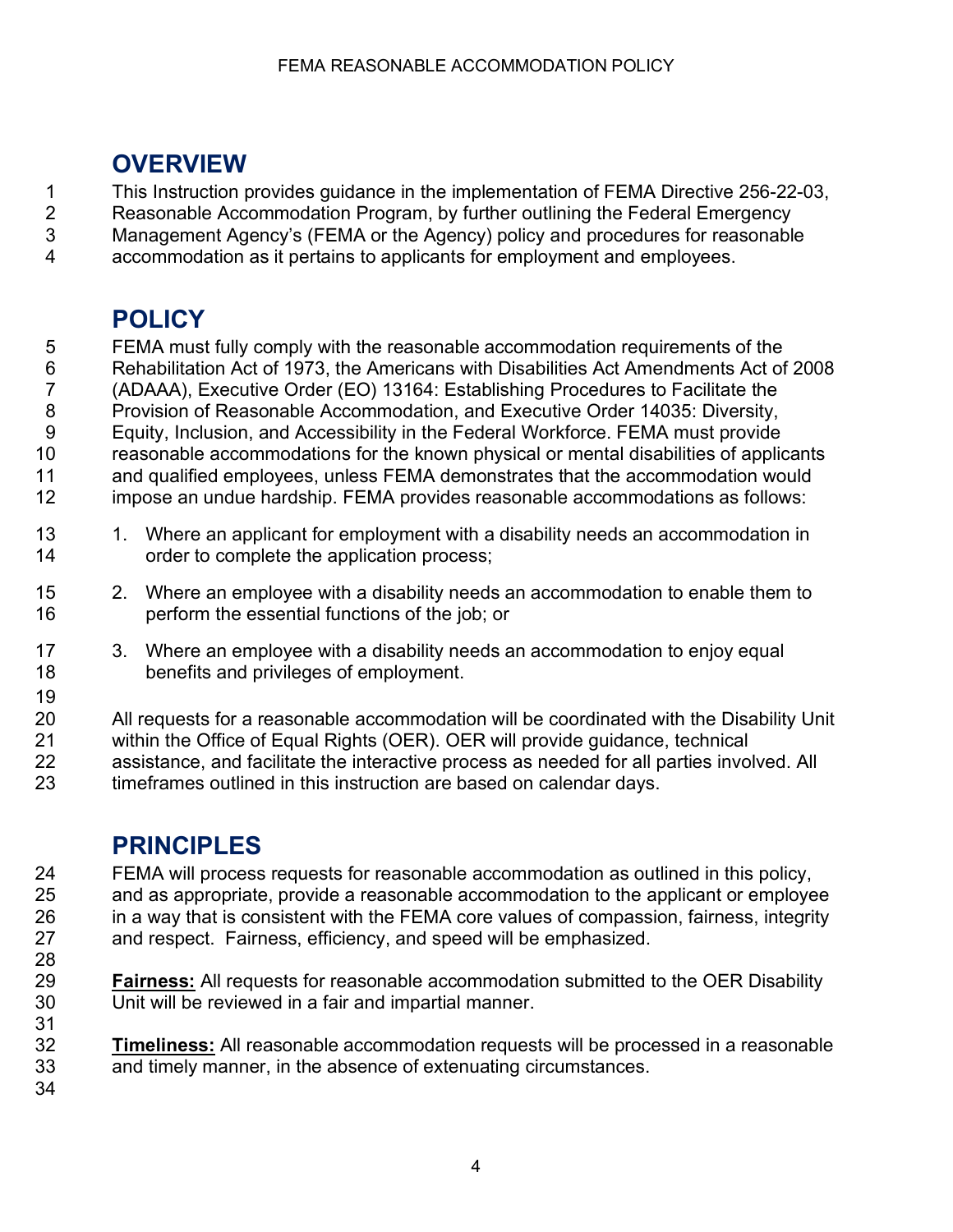# <span id="page-4-0"></span>**FORMS PRESCRIBED**

- 35 1. FEMA Form 256-0-1, Request for Reasonable Accommodation
- 36 2. FEMA Form 256-0-2, Management Response to Request for Reasonable Accommodation
- 38 3. FEMA Form 145-F21-100, Requisition for Supplies, Equipment, Services, 39 Personnel and/or Teams
- 40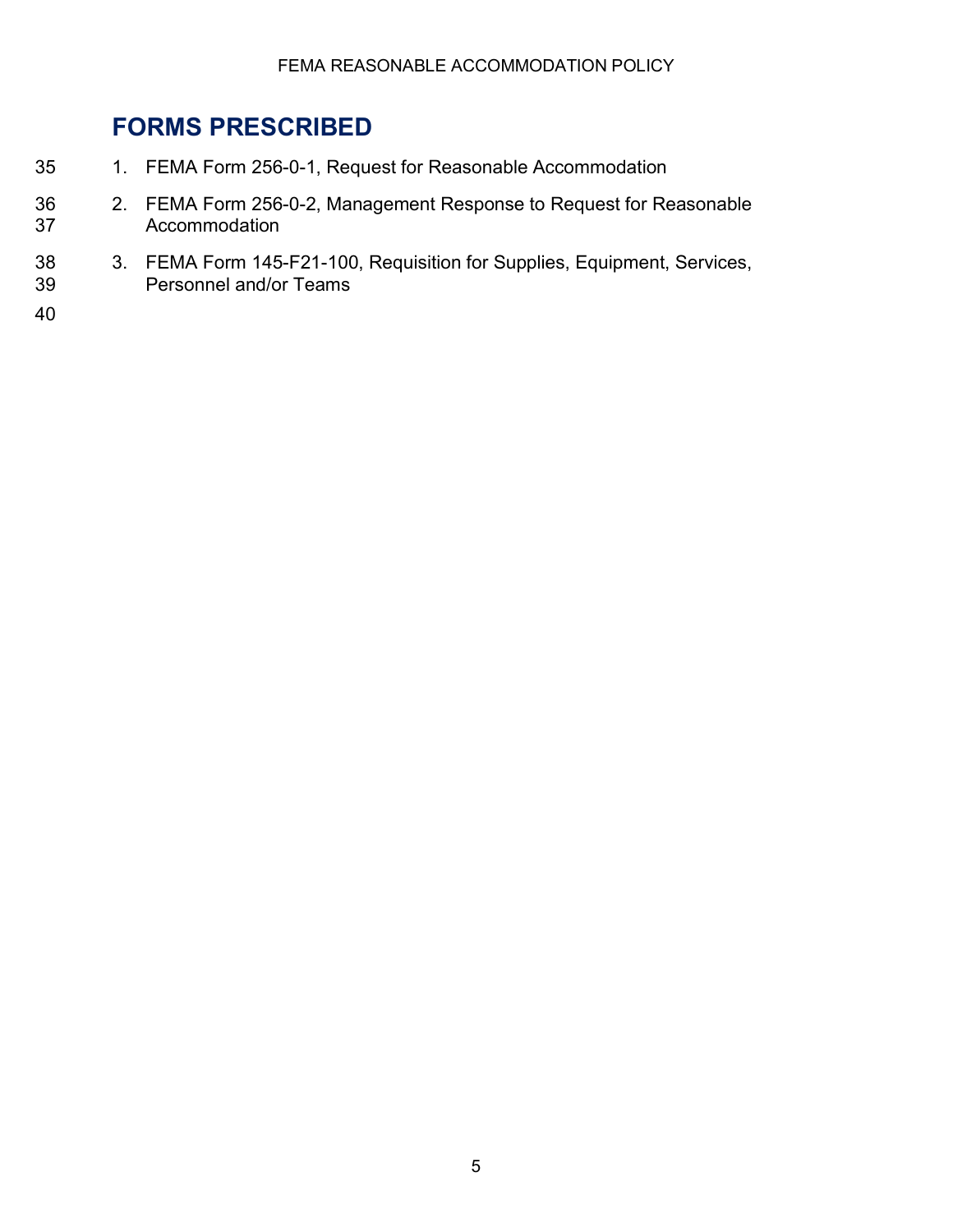# <span id="page-5-1"></span><span id="page-5-0"></span>**CHAPTER 1: REQUESTS FOR REASONABLE ACCOMMODATION**

#### **Overview**

 An individual with a disability may request a reasonable accommodation whenever they choose, even if they have not previously disclosed the existence of a disability. However, there may be limitations on the agency's ability to provide a requested accommodation at a specific time if insufficient notice is provided. Therefore, agency

- employees should request accommodations as soon as practicable after the need for
- <span id="page-5-2"></span>such assistance becomes known.

### **Procedures**

 The reasonable accommodation process begins when a request for accommodation is made. The following procedures apply to the request: 51<br>52

- 1. An applicant for employment may request an accommodation orally or in writing from any FEMA employee with whom they have contact throughout the application process. The FEMA employee receiving the request must notify the OER Disability Unit as soon as they become aware of the request. An applicant for employment may also request an accommodation directly to the OER **Disability Unit at: FEMA-Reasonable-Accommodation@fema.dhs.gov.**
- 2. An employee may request an accommodation orally or in writing through the [DHS Accessibility Compliance Management System \(ACMS\),](https://dhs.servicenowservices.com/oast) to their supervisor 61 of record (SOR), Cadre Coordinator, Temporary Duty Supervisor, or the OER<br>62 **Disability Unit utilizing FEMA Form 256-0-1**. Request for Reasonable Disability Unit utilizing FEMA Form 256-0-1, Request for Reasonable Accommodation. Regardless of who receives the request, all reasonable accommodation requests are to be coordinated with the OER Disability Unit.
- 3. If a Deciding Official receives an oral request for accommodation, they will request the employee to submit it through ACMS or complete FEMA Form 256-0- 1 Request for Reasonable Accommodation to memorialize the request in writing. However, a request through ACMS or in writing is not mandatory and will not delay its processing. If the employee does not submit the request through ACMS or FEMA Form 256-0-1 within three calendar days of the request, the Deciding Official will submit the request for the employee to the OER Disability Unit for coordination.
- 4. Upon submission of the request into ACMS or of FEMA Form 256-0-1 to the OER Disability Unit by an official receiving the request or the employee directly, an RA Specialist will be assigned to the request.

79 If a request is made to a supervisor who is not the Deciding Official for the employee, that individual must forward the request within three (3) calendar days to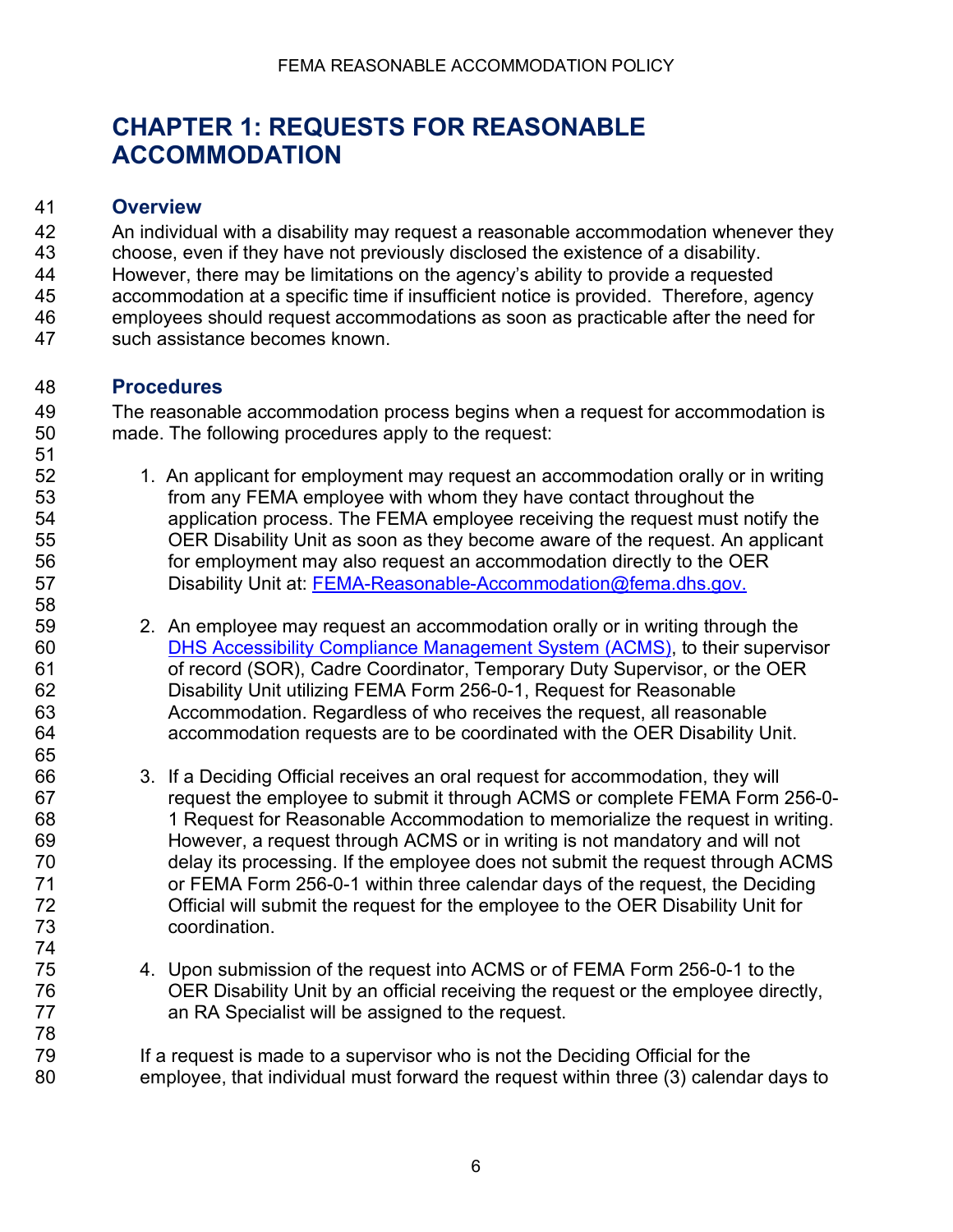- 81 the OER Disability Unit or the appropriate Deciding Official for the employee, if known.
- A family member, health professional, or other representative may request an accommodation in conjunction with or on behalf of an applicant or employee. The request should be directed to the same person(s) to whom the applicant or employee would make the request as outlined above. A request does not have to include any specific words, such as "reasonable accommodation," "disability," or "Rehabilitation Act."
- 
- When an employee needs a specific accommodation on a recurring basis (e.g., the assistance of sign language interpreters or readers), a formal request is only required on the first occasion requested; however, appropriate advance notice must be given to the OER Disability Unit, each subsequent time the accommodation is needed. The RA Specialist will provide the employee specific information on appropriate timeframes for submitting these requests.

### <span id="page-6-0"></span>**Interactive Process**

- 98 The Deciding Official and the requesting applicant or employee must have a discussion<br>99 https about the request, the process for determining whether an accommodation will be about the request, the process for determining whether an accommodation will be provided, and the accommodation and possible alternatives to the requested accommodation. This discussion must begin within seven calendar days of the request being made. The Deciding Official will take a proactive approach in considering possible accommodations, including consulting with the applicant or employee and other appropriate resources, including those described in Chapter 7.
- 105<br>106 Ongoing communication is particularly important when the specific functional limitation 107 is unclear, an effective accommodation is not obvious, or the applicant or employee and 108 the Deciding Official are considering different possible accommodations. In those cases<br>109 where the disability, the need for accommodation, and the type of accommodation that where the disability, the need for accommodation, and the type of accommodation that should be provided are clear, extensive discussions are not necessary. Even so, the Deciding Official and requesting individual must communicate with each other to make sure that there is a full exchange of relevant information.
- The RA Specialists are available throughout the interactive process to provide
- assistance to the Deciding Official and requesting individual with identifying
- <span id="page-6-1"></span>accommodations.

### **Requests for Medical Documentation**

- FEMA is entitled to know that an applicant or employee has a disability that entitles
- 119 them to a reasonable accommodation. FEMA may require that an applicant or
- employee provide medical documentation describing their disability and functional
- limitations where the disability and need for accommodation are not obvious or
- otherwise already known to the Deciding Official.
-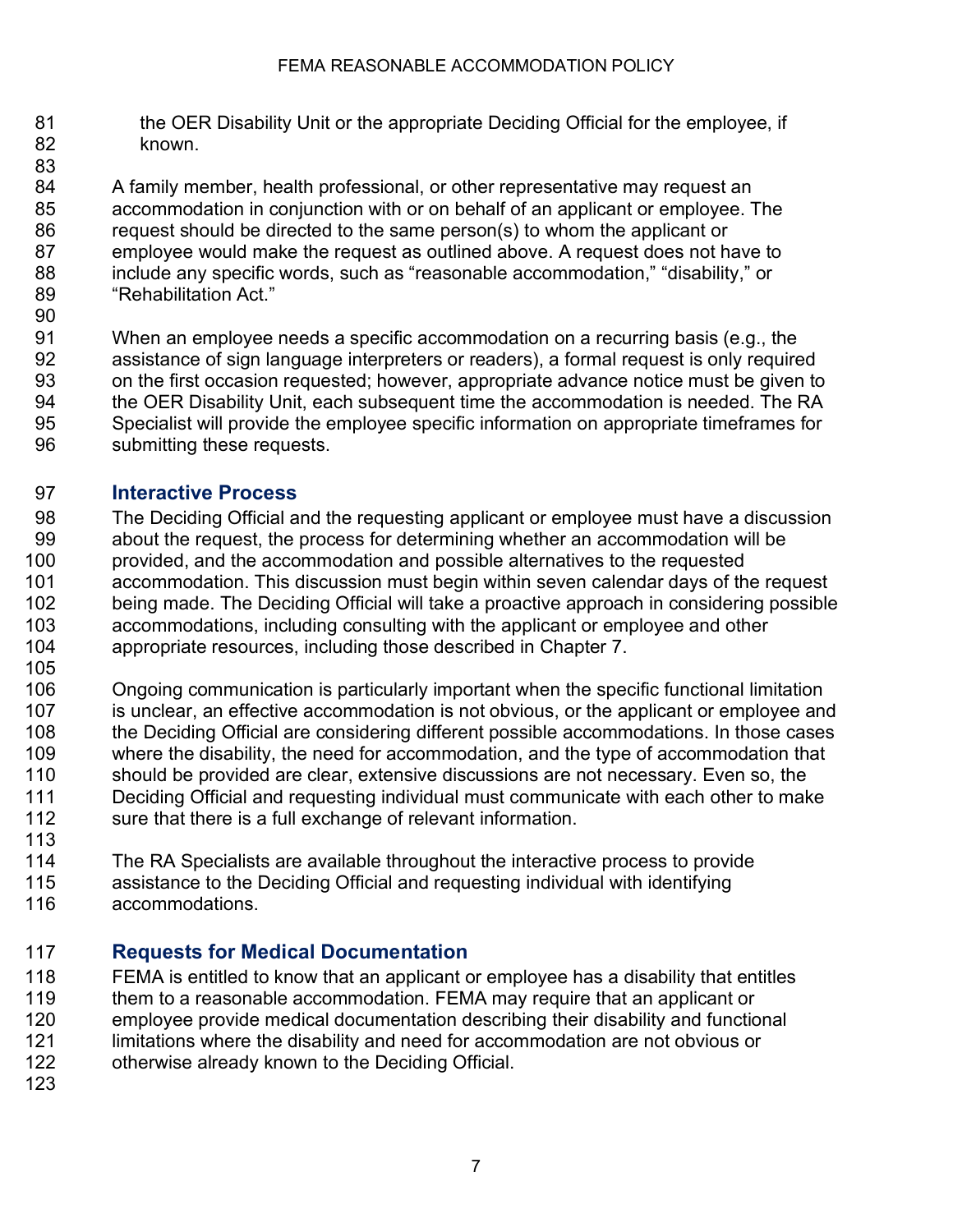- Requests for medical documentation must be submitted directly to the OER Disability Unit.
- 
- OER will request medical documentation in the following manner:
- 128 1. Applicants: The Disability Program Manager (DPM) may request medical documentation when it is necessary to evaluate an accommodation request. If medical documentation provided is insufficient, the DPM will notify the applicant and request additional medical documentation within three (3) calendar days.
- 2. Employees: The Reasonable Accommodation (RA) Specialist may request medical documentation when it is necessary to evaluate an accommodation request. The employee will provide the required medical documentation to the RA Specialist within 14 calendar days of when the request is made.
- 3. Medical documentation will be considered sufficient if it meets the following criteria:
- 137 Describes the nature, severity, and duration of the individual's condition;
- 138 The activity or activities that the condition limits;
- 139 The extent to which the condition limits the individual's ability to perform said activity or activities; and
- 141 Substantiates why the requested reasonable accommodation is needed.
- 4. Medical documentation about the individual's disability and functional limitations must come from a licensed medical professional. Depending on the disability and the type of functional limitation it imposes, qualified professionals could include, among others, doctors, physician assistants, psychiatrists, psychologists, nurses, physical therapists, occupational therapists, speech therapists, and vocational 147 rehabilitation therapist.
- 5. If medical documentation provided by an employee is insufficient for the Deciding Official to make a determination on the request, the RA Specialist will notify the employee and the Deciding Official in writing and request additional medical documentation within three (3) calendar days.
- 6. The written request for additional medical documentation from the RA Specialist will explain to the employee, in specific terms, why the documentation provided was insufficient, what additional documentation is needed, and why the additional documentation is necessary for the Deciding Official to make a determination on their accommodation request.
- 7. If the RA Specialist has sufficient medical documentation, they will provide the Deciding Official with an outline of the employee's workplace limitations and recommended accommodations within eight (8) calendar days of receiving the medical documentation. The Deciding Official will also be notified that processing of the accommodation request must be completed within seven (7) calendar days once they have received this documentation.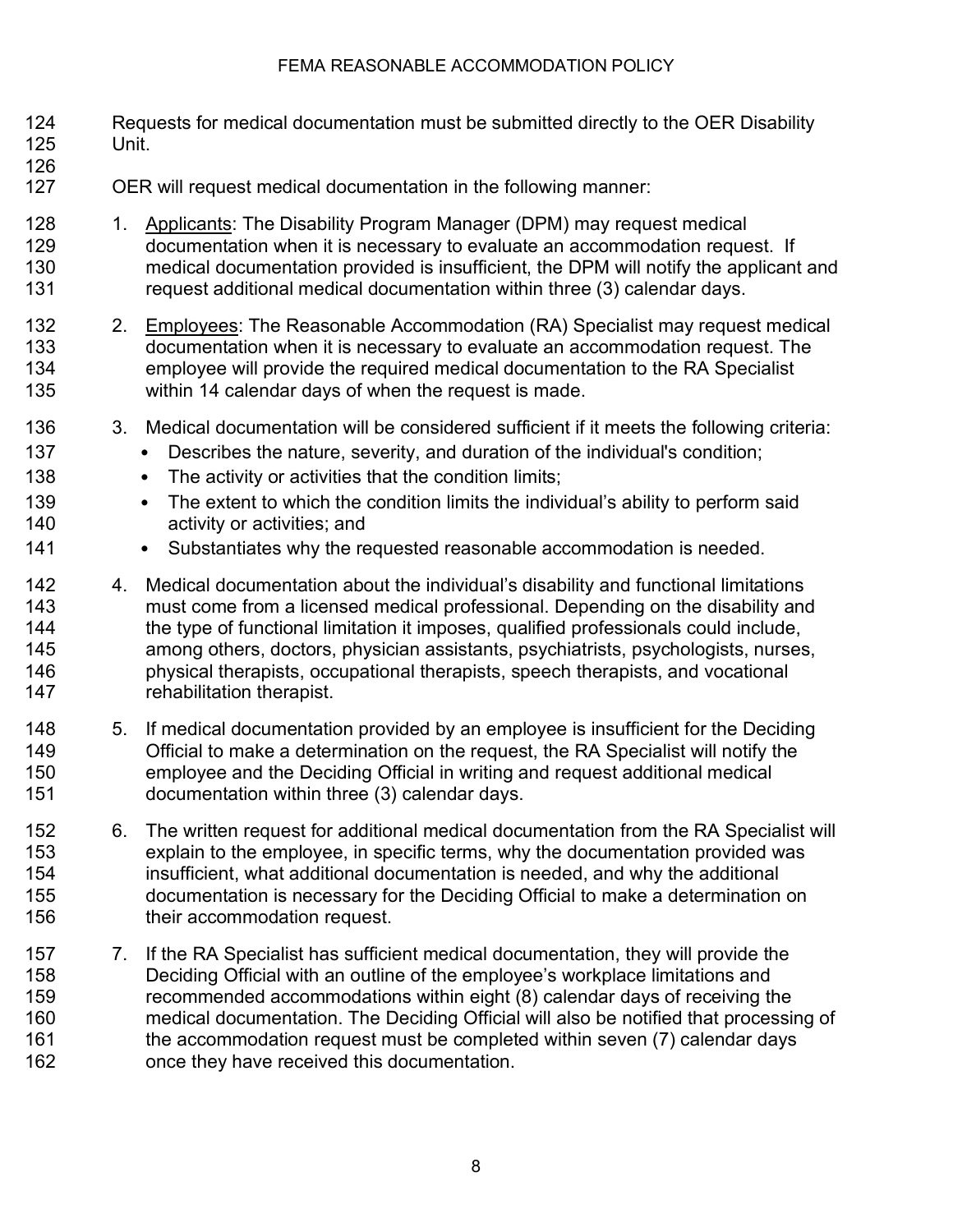- 8. If the RA Specialist determines that submitted medical documentation must be reviewed, it will be sent to the DPM to forward to the Federal Occupational Health Medical Officer or FEMA Chief Medical Officer to review the documentation for 166 sufficiency, if necessary.
- 9. An applicant's or employee's failure to participate in the interactive process may result in denial of their request.
- 10. All medical records obtained during the accommodation request process are to be shared on a need to know basis and must be kept in files separate from the employee's personnel file.
- 172 11. The OER Disability Unit is the custodian of all medical documentation upon completion of the interactive process following a final decision on an accommodation request. Individuals, managers and supervisors must forward all copies of medical information to OER and destroy any local copies.
- 12. In the event of a change in an employee's supervisor, upon request, the OER Disability Unit will provide the new supervisor with an outline of the employee's workplace limitations and approved accommodations. Individuals, managers and 179 supervisors shall not discuss an employee's disability or need for an accommodation with personnel who have no need to know.
- 13. A Deciding Official who believes, based on objective evidence, that an accommodation is no longer needed or is no longer supported by the medical documentation upon which it was originally granted, must contact the OER Disability Unit to discuss whether further steps will need to be taken to determine 185 the employee's continuing need for the accommodation.

### <span id="page-8-0"></span>**Processing Timeframes**

- All FEMA officials are expected to act as quickly as reasonably possible in processing requests and providing accommodations, as failure to respond promptly to a request may result in a violation of the Rehabilitation Act.
- FEMA will attempt to process requests for Reasonable Accommodation and provide accommodations, as appropriate, within 30 calendar days from the date of receipt of the request.
- FEMA recognizes, however, that the time necessary to process a request will depend 196 on the nature of the accommodation requested and whether it is necessary to obtain additional supporting information.
- In general, requests for reasonable accommodation will be processed as follows:
- 1. If a request from an employee is received and medical documentation is not needed, the Deciding Official is responsible for ensuring the request is processed and, if granted, the accommodation is provided within 15 calendar days from the date of receipt of the request.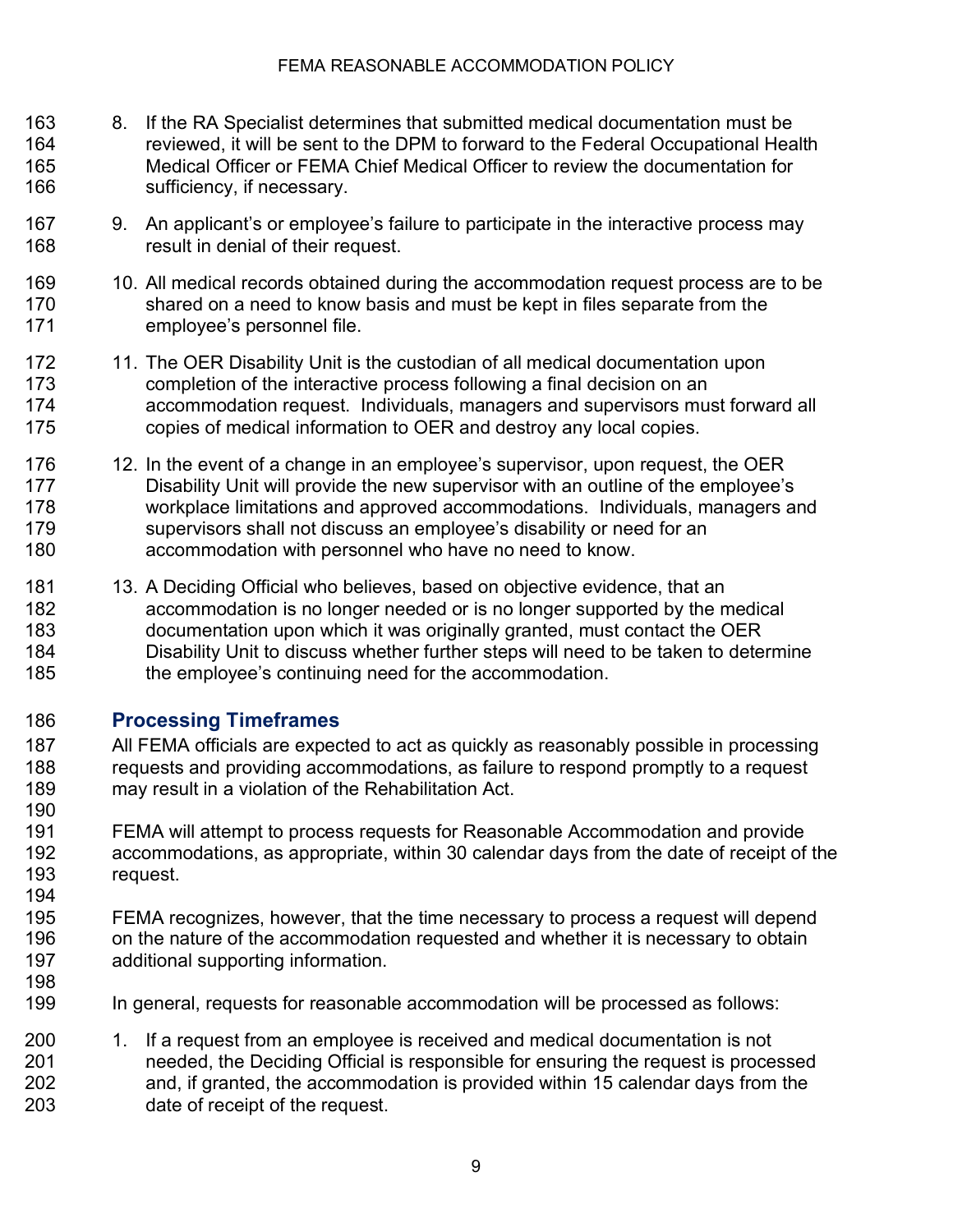- 2. In cases where medical documentation is needed, the accommodation, if granted, will be provided within 25 calendar days from the date the RA Specialist receives sufficient information to know that an employee has a disability and requires a reasonable accommodation absent any extenuating circumstances.
- 3. If a request from an applicant is received and medical documentation is not needed, the DPM will make a determination within ten (10) calendar days. If granted, accommodation will be provided as expeditiously as feasible.
- 4. Applicants or employees will be notified of a denial of a request for reasonable accommodation within 30 calendar days of receipt of sufficient information to determine whether the employee has a disability and requires a reasonable accommodation. Information about the denial process is described in Chapter 2.
- 5. For reasonable accommodation cases where an employee has been unresponsive, after being required to submit sufficient supporting documentation, the accommodation request will be closed due to inactivity 30 days after the last communication has gone unanswered. Employees may submit a new accommodation request at any time.
-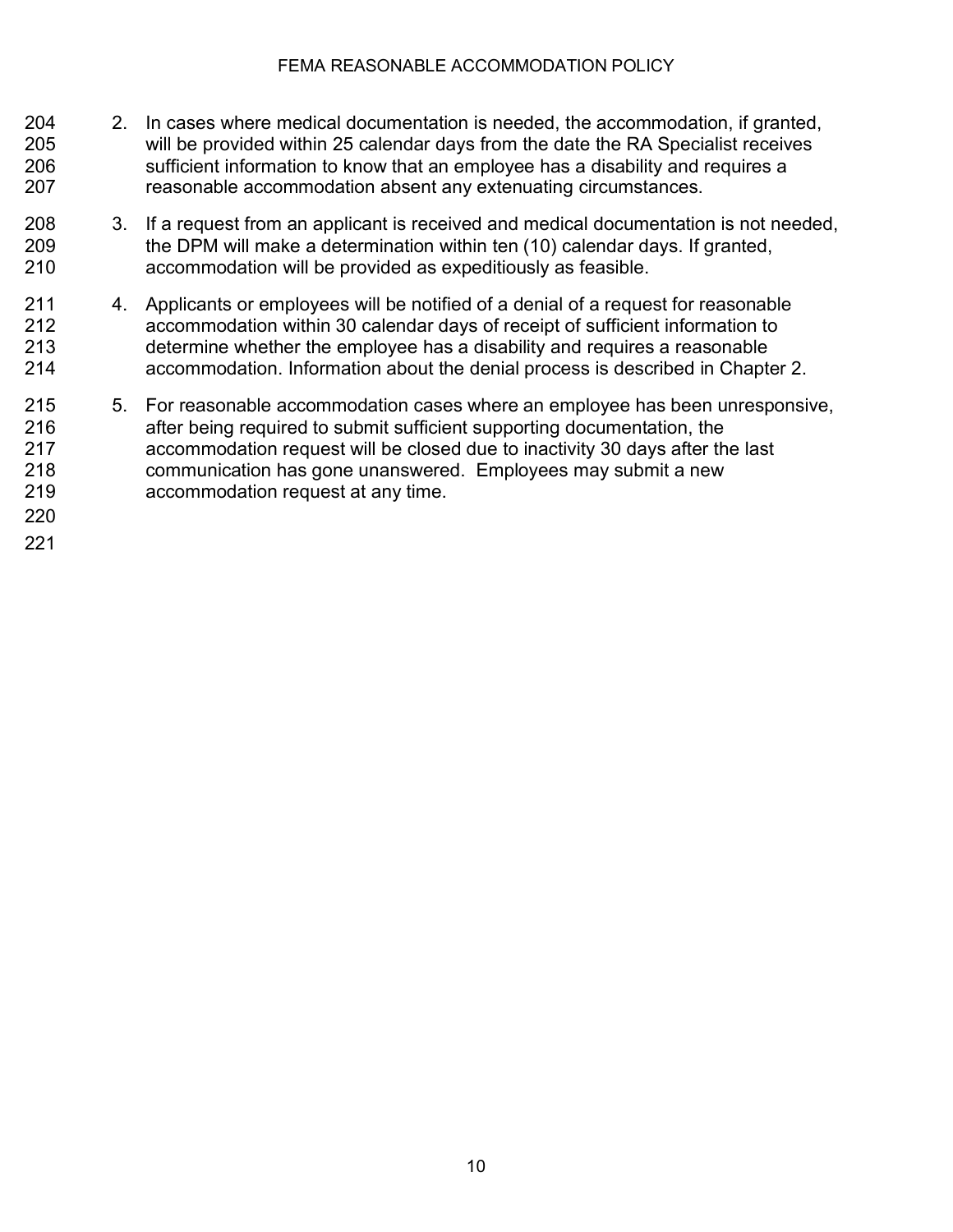# <span id="page-10-1"></span><span id="page-10-0"></span>**CHAPTER 2: DECISIONS AND APPEALS**

### **Granting a Request**

 As soon as the Deciding Official determines that a reasonable accommodation will be granted, the decision must be immediately communicated in writing to the individual through *FEMA Form 256-0-2, Management Response to Request for Reasonable Accommodation or Response to Request for Reasonable Accommodation Memorandum*. For employee requests, a copy must be sent to the RA Specialist.

- a. The Deciding Official must take steps to secure the equipment or services that constitute the approved accommodation as soon as feasible; and
- 231 b. If the accommodation cannot be provided immediately, the Deciding Official must inform the individual of the projected timeframe for providing the accommodation, any interim accommodations that can be provided, and the reason(s) for the delay.

### <span id="page-10-2"></span>**Granting of an Alternative Accommodation**

- An applicant or employee with a disability is entitled to an *effective* accommodation and 237 not necessarily the accommodation requested. Where the Deciding Official has<br>238 determined the agency cannot provide the requested accommodation or has ide determined the agency cannot provide the requested accommodation or has identified an effective alternate accommodation, FEMA Form 256-0-2, must be completed identifying why the Deciding Official (and RA specialist for employees) believes the alternative accommodation is more appropriate than the one requested.
- Where the requested accommodation cannot be granted, the Agency will make every effort to identify an alternate accommodation to support the applicant or employee. In those instances where an alternative accommodation for an employee is not identified, the Deciding Official must consult with the RA Specialist to ensure all alternative accommodations are identified and considered.

### <span id="page-10-3"></span>**Denial of a Request**

 If a request for reasonable accommodation is denied or partially denied, the decision must be in writing and must specifically state the reason for the denial. 

- Prior to denying a request for reasonable accommodation for an applicant or employee, the Deciding Official and the RA Specialist (assigned to the employee request) must consult with the OCC embedded attorney in OER to articulate the specific reasons for the denial. The Deciding Official in coordination with the RA Specialist (assigned to the employee request) will draft the denial decision. The OER Director must review and concur with all denial decisions.
- 

 Upon concurrence by the OER Director, a copy of the decision must be provided to the individual requesting the accommodation. The denial must clearly state the specific reasons for the denial, which may include: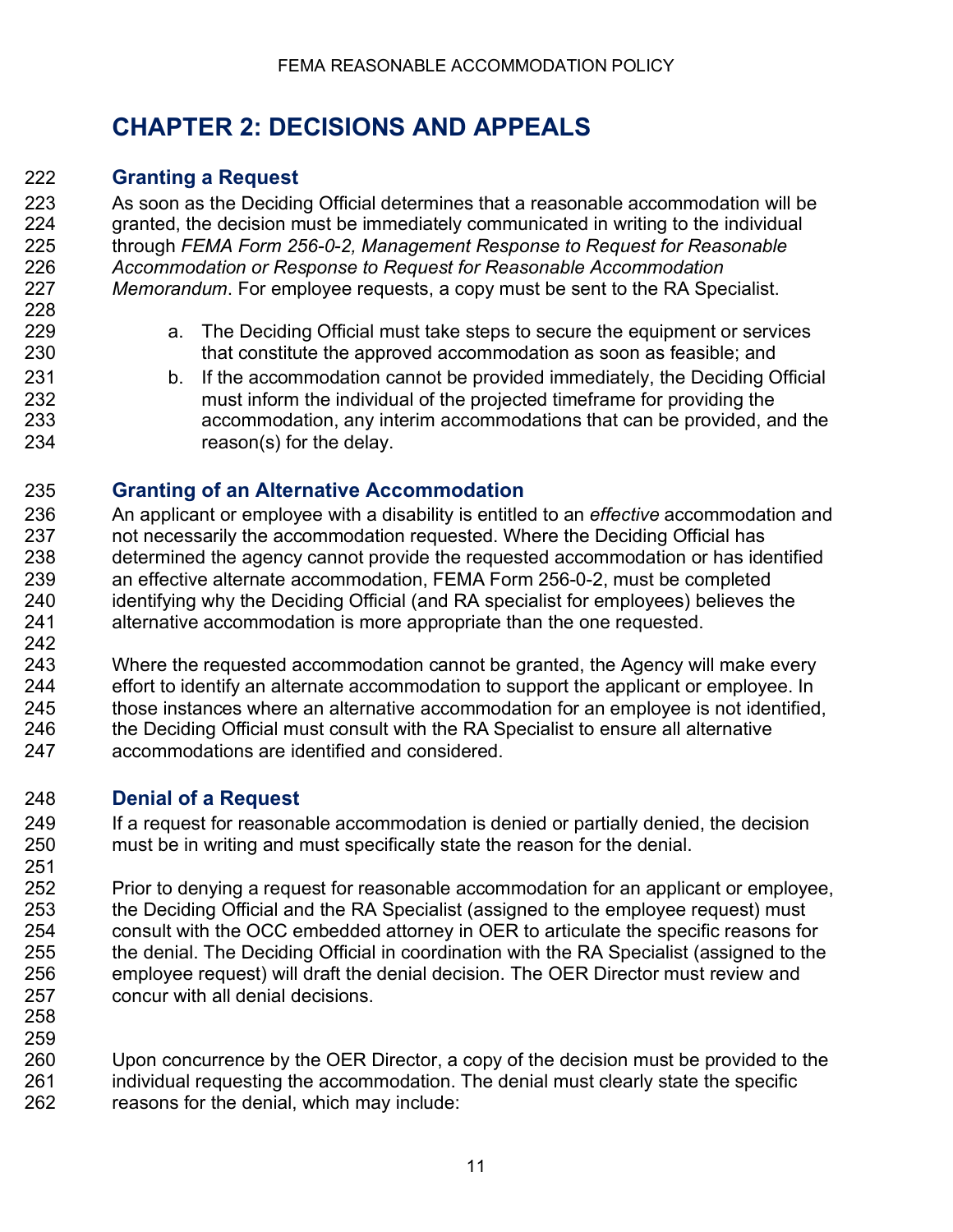<span id="page-11-0"></span>

| 263<br>264<br>265<br>266<br>267<br>268<br>269<br>270<br>271 |         | a.<br>b.<br>$C_{-}$<br>d.<br>$e_{\cdot}$                                                                                                                                                                                                                                                                                                                                                                                                                                                                                                            | Why the requested accommodation would not be effective;<br>Why the requested accommodation would result in undue hardship to the<br>Agency;<br>Medical documentation provided was inadequate to establish that the<br>individual has a disability and/or needs a reasonable accommodation;<br>The requested accommodation would require the removal of an essential job<br>function; or<br>The requested accommodation would require the lowering of a performance<br>or production standard. |
|-------------------------------------------------------------|---------|-----------------------------------------------------------------------------------------------------------------------------------------------------------------------------------------------------------------------------------------------------------------------------------------------------------------------------------------------------------------------------------------------------------------------------------------------------------------------------------------------------------------------------------------------------|-----------------------------------------------------------------------------------------------------------------------------------------------------------------------------------------------------------------------------------------------------------------------------------------------------------------------------------------------------------------------------------------------------------------------------------------------------------------------------------------------|
| 272<br>273<br>274                                           |         |                                                                                                                                                                                                                                                                                                                                                                                                                                                                                                                                                     | <b>Reconsideration of a Denial</b><br>An applicant or employee who has requested a reasonable accommodation may<br>request prompt reconsideration of a denial of reasonable accommodation.                                                                                                                                                                                                                                                                                                    |
| 275<br>276<br>277<br>278<br>279<br>280<br>281               | 1.      | If an applicant is denied their request for reasonable accommodation, they may<br>appeal directly to the OER Director in writing, within ten (10) calendar days of the<br>applicant's receipt of the decision. The applicant may present additional information<br>in support of their request. All additional information in support of their request must<br>also be submitted within ten (10) calendar days of receipt of the decision. The<br>Director will respond to this request within ten (10) calendar days of receipt of the<br>request. |                                                                                                                                                                                                                                                                                                                                                                                                                                                                                               |
| 282                                                         | $2_{-}$ |                                                                                                                                                                                                                                                                                                                                                                                                                                                                                                                                                     | If an employee is denied their request for reasonable accommodation, they may                                                                                                                                                                                                                                                                                                                                                                                                                 |

 appeal directly to their second level supervisor within ten (10) calendar days of the employee's receipt of the decision. The employee may present additional information in support of their request. The second level supervisor will respond to this request within ten (10) calendar days of receipt of the request. The appeal decision must be reviewed by OER prior to issuance.

#### <span id="page-11-1"></span>**Extenuating Circumstances**

 Extensions based on extenuating circumstances are limited to circumstances where 290 they are strictly necessary. The Agency is expected to act as quickly as possible in processing and providing accommodations. The following are examples of extenuating circumstances:

- a. There is an outstanding initial or follow-up request for medical documentation, or the medical documentation is being evaluated.
- b. The purchase of equipment may take longer than 15 calendar days.
- c. There are logistical delays with procuring the equipment such as the equipment is backordered, the vendor is no longer in business, or the vendor cannot promptly supply the needed goods or services and another vendor is not immediately available.
- d. New staff needs to be hired or contracted for, or an accommodation involves the modification or removal of architectural barriers.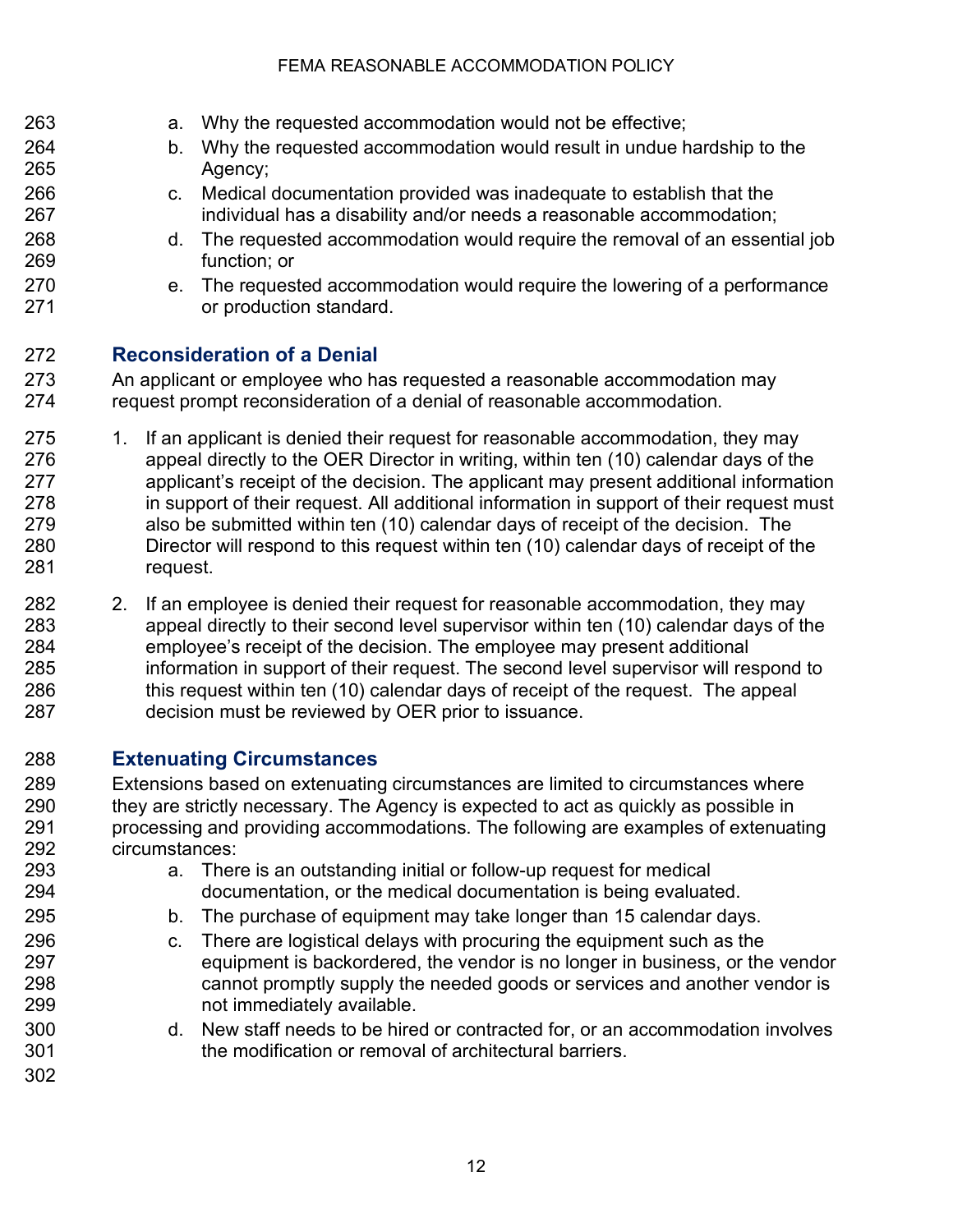- Where extenuating circumstances are present, the Deciding Official must notify the individual of the reason for the delay, and the approximate date on which a decision, or provision of the reasonable accommodation, is expected. Any further developments or changes must also be communicated promptly to the individual.
- If there is a delay in providing an accommodation that has been approved, the Deciding Official must determine whether an interim accommodation for the employee is available. In addition, the Deciding Official may provide measures that are not reasonable accommodations within the meaning of the law (e.g., temporary removal of an essential function) if: (1) they do not interfere with the operations of the Agency; and (2) the employee is clearly informed that the measure is only temporary.
- If a delay is attributed to the need to obtain or evaluate medical documentation and FEMA has not yet determined that the individual is entitled to an accommodation, FEMA may provide an interim accommodation. In this case, the Deciding Official will notify the individual in writing that the accommodation is being provided on a temporary basis pending a decision on the request.
- 321 Deciding Officials who approve interim accommodations are responsible for assuring<br>322 that they do not take the place of the appropriate permanent accommodation and mus that they do not take the place of the appropriate permanent accommodation and must not last longer than 45 calendar days. Deciding Officials will regularly check in with the employee and consult with RA Specialists to ensure all necessary steps are being taken to secure a permanent accommodation.

### <span id="page-12-0"></span>**Periodic Review of Reasonable Accommodation**

- 327 The employee and supervisor will review the employee's reasonable accommodations<br>328 on at least an annual basis to ensure the accommodation is still effective. Employees on at least an annual basis to ensure the accommodation is still effective. Employees can share if their workplace limitations have changed and convey whether the accommodation is still effective from their perspective.
- Supervisors can determine if there are any changes to an employee's disability and if a more effective accommodation is needed. Further, this ensures FEMA is doing what is appropriate under federal disability law.
- FEMA employees who have an approved accommodation must have an interactive discussion with their supervisor annually to discuss their accommodation and if any medical documentation needs to be updated. One of the following will apply:
- 339 If the employee has a permanent disability and their medical documentation on file currently reflects that – they will not need to provide updated documentation.
- If the employee has an obvious condition (i.e., a person who is deaf), they will not need to provide medical documentation to support that they are a person with a disability, though they *may* need to do so to support their accommodation request if the workplace limitation is not obvious. Employees should engage with their supervisor and/or the OER Disability Unit to clarify.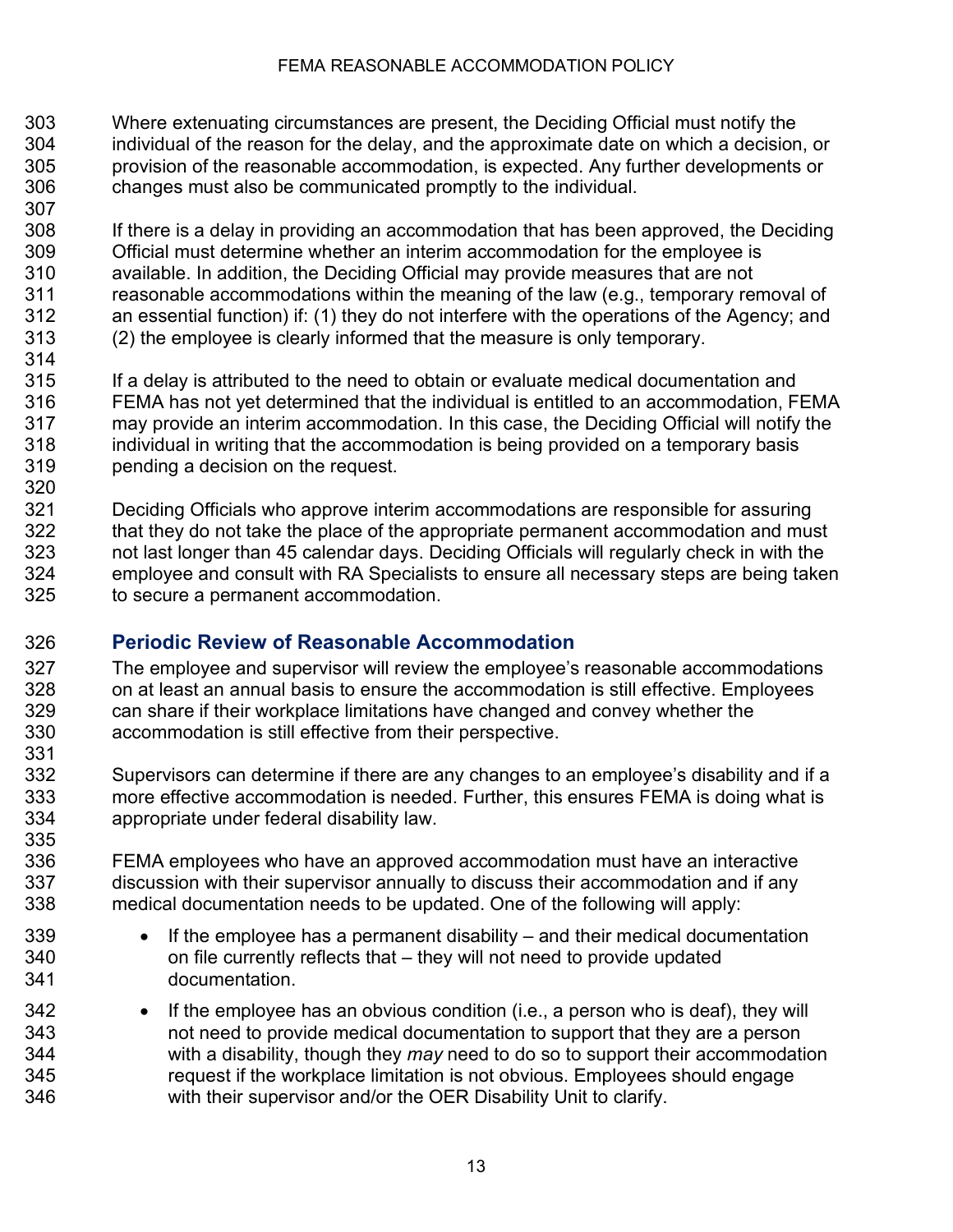- If the employee has a non-obvious condition and needs a new accommodation or has an accommodation currently, but has never submitted required documentation, the employee must provide documentation to support their request to the OER Disability Unit.
- If an employee's current documentation meets one of the criteria below, the employee must provide updated medical documentation from a medical professional outlining the current status of their condition to the OER Disability Unit:
- 1. Does not provide a specific duration for the requested accommodation;
- 2. Indicates their condition or need for accommodation will change; or
- 3. Indicates that the need for accommodation is about to expire and the employee still anticipates the continued need for an accommodation.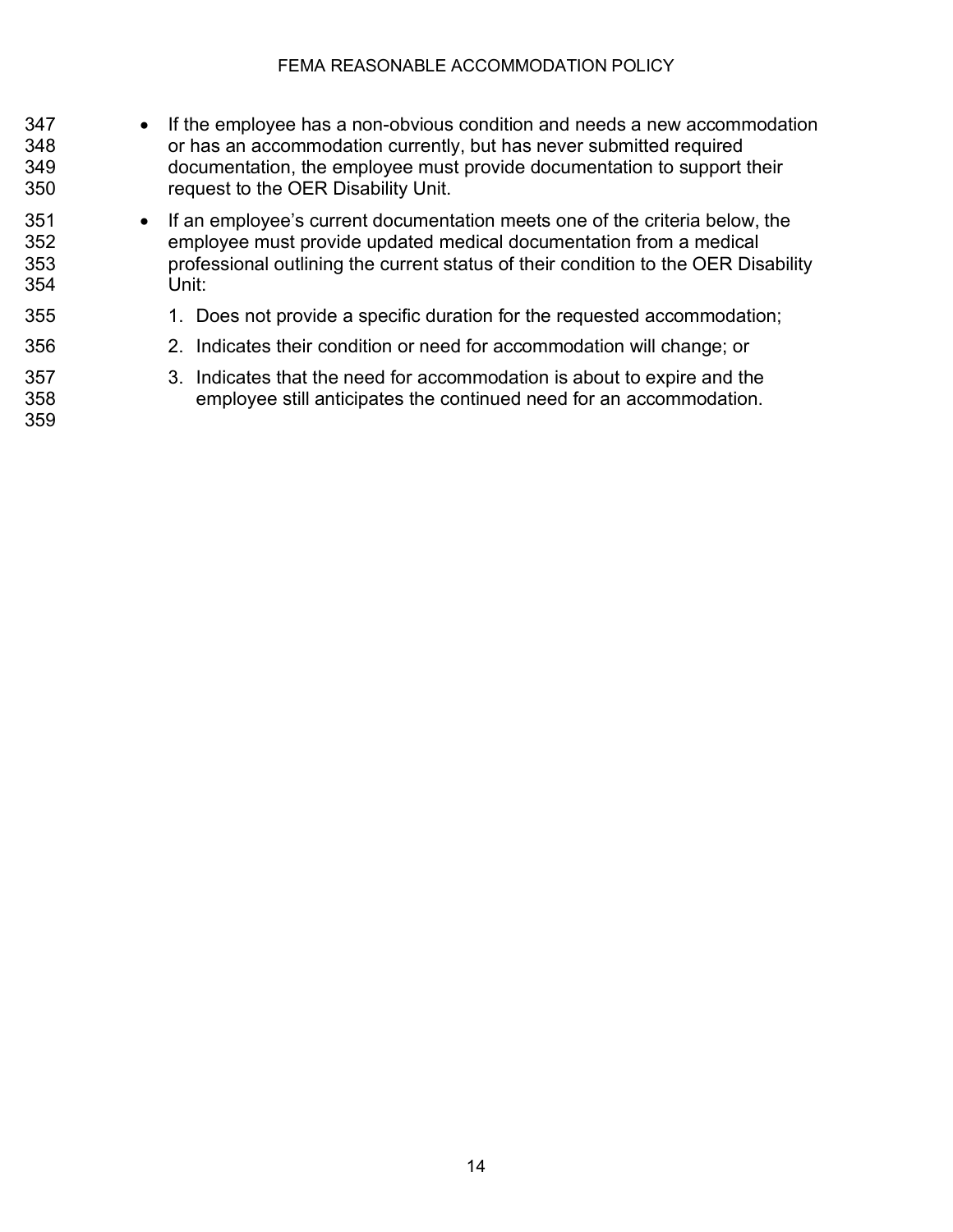### <span id="page-14-1"></span><span id="page-14-0"></span>**CHAPTER 3: REASONABLE ACCOMMODATION FUNDING AND EXAMPLES**

#### **Funding for Reasonable Accommodation Requests**

 OER will provide and/or coordinate funding for reasonable accommodations for applicants for their request for accommodation. OER will provide and/or coordinate funding for employees for reasonable accommodations and will pay for recurring costs for services such as sign language interpreters (OER does not fund services for public meetings sponsored by program offices. Program offices are responsible for arranging and funding interpreter services for these meetings), and personal assistant services. OER funds the first instance of products or equipment (i.e., an ergonomic chair, keyboard, monitor, or assistive technology software) provided as a reasonable accommodation to an employee. The employee's program office is responsible for funding any subsequent accommodation that provides the same product or equipment 371 to the employee. For example, if OER purchases an ergonomic chair for the first time as a reasonable accommodation for an employee, any replacement of the ergonomic chair for any reason is the responsibility of the employee's program office. If an employee needs a monitor as reasonable accommodation and it is subsequently determined the employee also needs assistive technology software as a reasonable accommodation, OER will fund the first instance of both of these items. If an upgrade to the software is required, that is the responsibility of the employee's office to fund and provide. An employee's program office is responsible for office supplies such as printer ink and paper. 

 If an employee's reasonable accommodation is approved for a travel-related reasonable accommodation that falls outside of standard travel regulations and procedures, the SOR is responsible for verifying the travel accommodation is a valid need and effective accommodation based on the employee's reasonable accommodation.

 

 All reasonable accommodations for local hires, reservists, and other employees deployed to a disaster are funded by the applicable disaster through the Disaster Relief Fund.

#### <span id="page-14-2"></span> **Sign Language Interpreting and Communication Access Realtime Translation (CART) Services**

 FEMA provides sign language interpreting and CART services for applicants and employees who are deaf or hard of hearing. Services are provided on a scheduled basis. Examples of when an interpreter or CART could be used are:

- 
- One-on-one meetings between employees
- Team meetings
- Office staff meetings
- Training or workshops, where the employee is an attendee/participant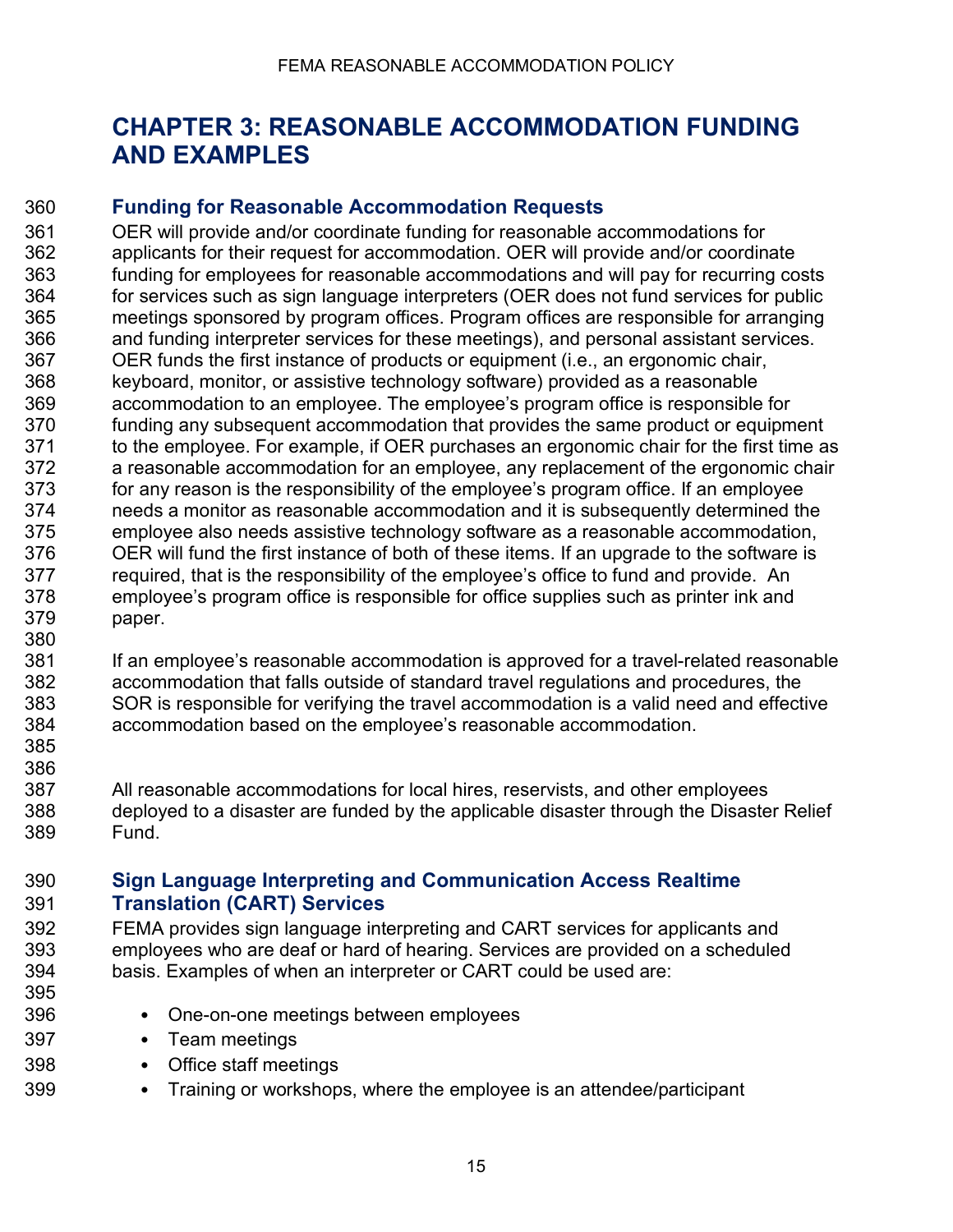- 
- Office gatherings of either a social or business nature
- 
- <span id="page-15-0"></span>
- 402 Sign Language Interpreting or CART services can be requested vie email at: [FEMA-](mailto:FEMA-SLI-CART@fema.dhs.gov)[SLI-CART@fema.dhs.gov.](mailto:FEMA-SLI-CART@fema.dhs.gov)

### **Personal Assistance Services (PAS)**

- Pursuant to 29 C.F.R. § 1614.203(d)(5), federal agencies are required to provide PAS to employees who need them because of a targeted disability, unless doing so would impose an undue hardship on FEMA.
- Not everyone with a targeted disability is entitled to PAS; only those individuals with a targeted disability who require assistance with activities of daily living may receive PAS.
- Medical conditions that are more likely to result in the need for PAS include, for example, missing limbs or paralysis due to spinal cord injury. The process for
- requesting PAS is the same process as requesting a reasonable accommodation, as
- provided in Chapter 2.
- <span id="page-15-1"></span>

### **Service and Emotional Support Animals**

- A service animal must be individually trained to do work or tasks directly related to the individual's disability. Animals whose sole function is to provide comfort or emotional support do not qualify as service animals under the Americans with Disabilities Act but may be permitted as an approved reasonable accommodation. The use of emotional support animals as a reasonable accommodation will be evaluated on a case-by-case basis.
- 
- An applicant must notify the DPM at [FEMA-Reasonable-](mailto:FEMA-Reasonable-Accommodation@fema.dhs.gov)
- [Accommodation@fema.dhs.gov](mailto:FEMA-Reasonable-Accommodation@fema.dhs.gov) that they have a disability and require the use of a service or emotional support animal. Employees must notify their immediate supervisor or the OER Disability Unit that they have a disability and require the use of a service or emotional support animal. This notification can be done through the reasonable accommodation request process.
- If an applicant or employee with an animal comes to a FEMA facility where it is not obvious that the animal is a service or emotional support animal, FEMA personnel may ask only two specific questions: (1) is the animal a service or emotional support animal 434 required because of a disability and (2) what work or task has the animal been trained<br>435 to perform. FEMA personnel and Security staff (if non-FEMA, e.g. contract security or to perform. FEMA personnel and Security staff (if non-FEMA, e.g. contract security or FPS), are not allowed to request any documentation for the animal, require that the 437 animal demonstrate its task, or inquire about the nature of the person's disability.<br>438 Accommodating visitors with service or emotional support animals to FEMA facilit Accommodating visitors with service or emotional support animals to FEMA facilities is subject to the requirements of Section 504 of the Rehabilitation Act and procedures in 440 this paragraph must also be used for such visitors.
-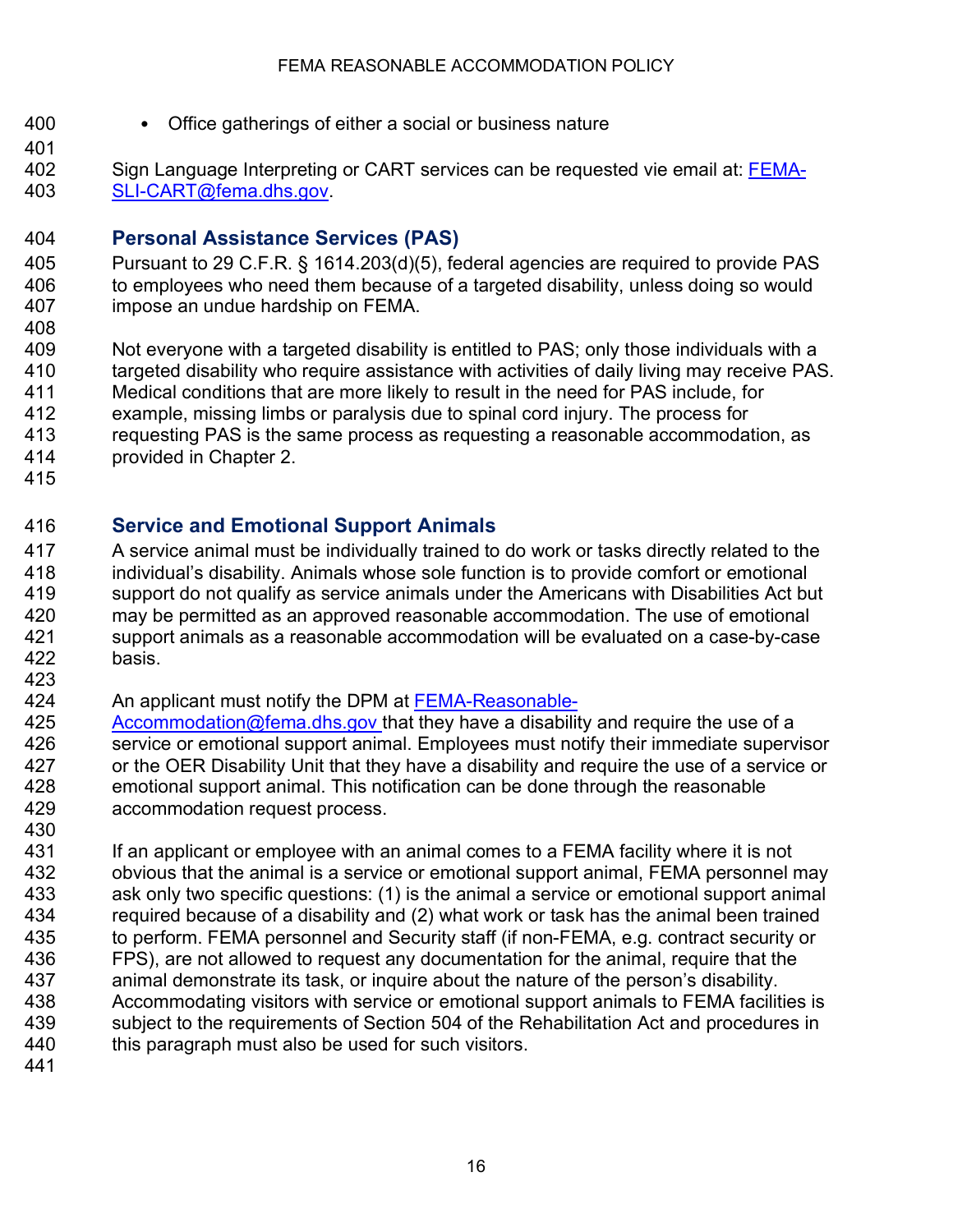- Unless the disability is obvious, the requesting individual may be required to provide medical documentation to their supervisor or the OER Disability Unit describing the specific work or tasks the animal performs.
- When on-site at a FEMA facility, the service or emotional support animal must be under the handler's control at all times. For instance, the animal must be harnessed, leashed, or tethered. If these devices interfere with the animal's work or the individual's disability prevents using these devices, the animal must be under the handler's control via other means (e.g., voice control). The animal is to accompany its handler while at the facility at all times.
- Recognizing the variety of environments where FEMA employees may deploy, employees are solely responsible for ensuring that the service or emotional support animal stays under the control of the employee at all times; ensuring and maintaining documentation that the animal receives all the vaccinations as medically required by the jurisdiction in which the animal is housed and/or works. The OER Disability Unit is available to provide additional information about the use of a service or emotional support animal at FEMA.
- 460<br>461 An individual may be asked to move or remove their service or emotional support animal if:
- 1. The animal is out of control (e.g., uncontrolled barking, jumping on other people, running away from the handler) and the handler does not take effective action to control it, and/or;
- 2. The animal is not housebroken.
- 3. The animal's presence impacts another employee's reasonable accommodation or unduly burdens the general work environment.
- 

470 When there is a legitimate reason to move or remove a service or emotional support<br>471 animal, the OER Disability Unit will coordinate with the applicant, visitor, or emplovee animal, the OER Disability Unit will coordinate with the applicant, visitor, or employee 472 and their supervisor, to determine alternative reasonable accommodations for the<br>473 individual to perform the functions of their iob and the opportunity to obtain goods individual to perform the functions of their job and the opportunity to obtain goods or services (e.g., café items, health unit services, etc.) without the animal's presence unless doing so would cause an undue hardship.

 OER will fund hotel and associated pet fees for flights (i.e., carrier fees). OER is not 478 responsible for personal care items or services (i.e., dog food, reimbursement of 479 veterinary care expenses, etc.). Any other expenses that are not listed will be veterinary care expenses, etc.). Any other expenses that are not listed will be considered on a case-by-case basis, unless doing so would cause an undue hardship.

### <span id="page-16-0"></span>**Reassignment**

 Reassignment is considered the accommodation of last resort. Only after all other options have been exhausted should reassignment be considered. If an employee can no longer perform the essential functions of their position, with or without an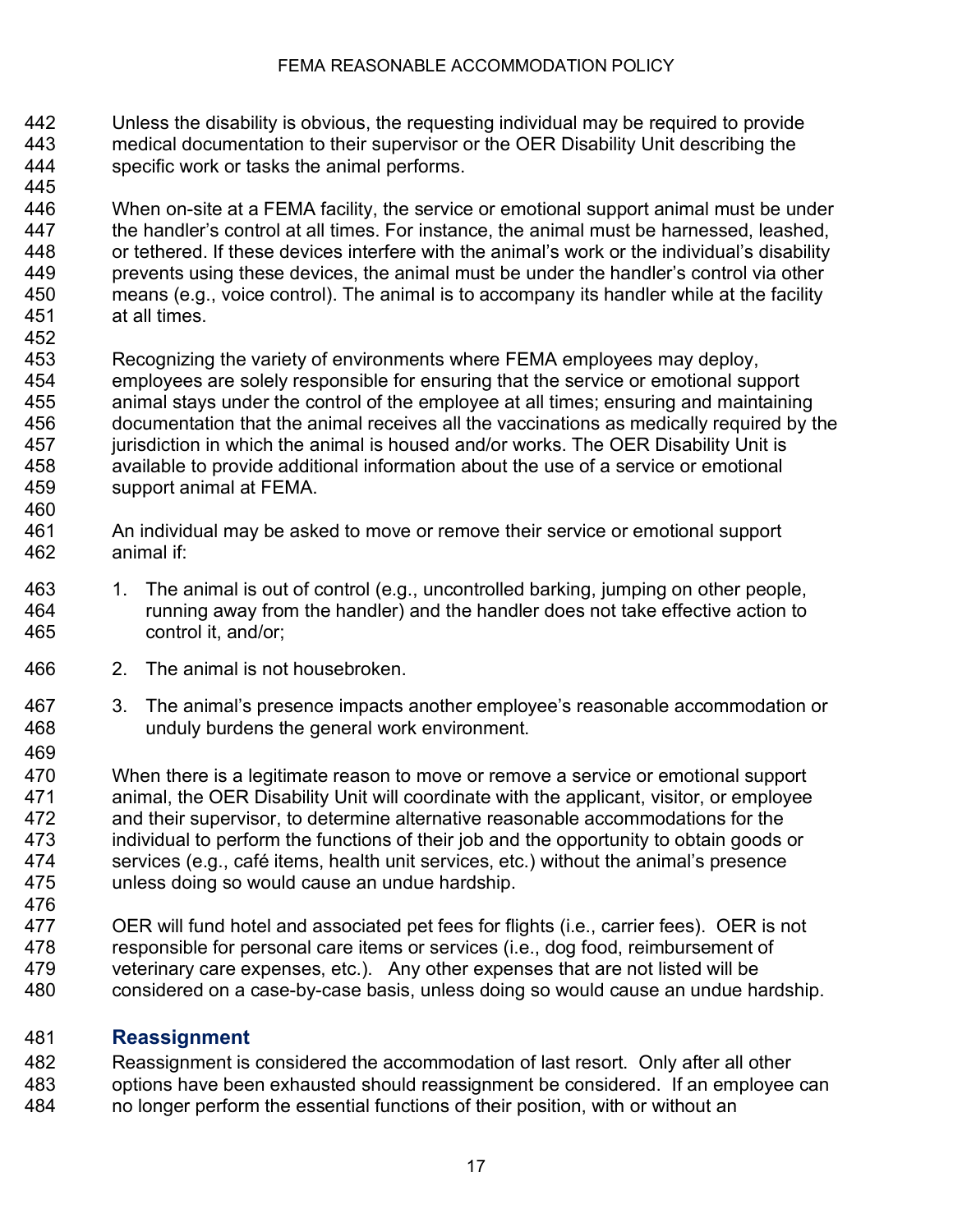- accommodation perhaps due to a sudden accident, new diagnosis, or deterioration of a medical condition – and the employee once performed satisfactorily in the position, then reassignment will be considered. Reassignment is available only to employees, not to applicants. In addition, reassignment may be made only to a vacant funded position. FEMA is not required to create new positions or remove other employees from their positions in order to create a vacancy.
- Where an employee's request for a reasonable accommodation has been denied and 493 the employee is eligible for reassignment, the Disability Program Manager (DPM) will<br>494 work with the Selective Placement Program Coordinator (SPPC) in OCCHCO and the work with the Selective Placement Program Coordinator (SPPC) in OCCHCO and the employee requesting the accommodation to identify: (1) if there are any vacant funded positions within FEMA for which the employee is qualified, with or without reasonable accommodation; and (2) positions which OCCHCO has reason to believe will become vacant over the next 30 calendar days and for which the employee is qualified.
- The SPPC will first focus on finding positions that are equivalent to the employee's current job in terms of pay, status, and other relevant factors. If there is no vacant equivalent position, FEMA will consider vacant lower level positions for which the individual is qualified.
- Reassignment may be made to a vacant funded position outside of the employee's commuting area if the employee is willing to relocate. FEMA will not pay for the employee's relocation costs.
- In the event that a vacant funded position is not available, the SPPC will expand its search for vacancies to other DHS components. If a position is not identified within 15 calendar days from the receipt of a reassignment job search request, the SPPC will notify the employee, SOR, and the OER Disability Unit of the negative search results. 513 The SOR must then work with OCCHCO to have the employee removed from the<br>514 agency in accordance with OCCHCO policies and procedures based on their inab agency in accordance with OCCHCO policies and procedures based on their inability to perform the essential functions of their position with or without a reasonable accommodation.
- Failure by the employee to engage in the reassignment process within five (5) calendar days of contact from OCCHCO, will result in FEMA moving forward with termination of
- the employee.

### <span id="page-17-0"></span>**Training at FEMA Facilities**

- Program offices conducting training at FEMA facilities must provide a statement on all 522 training announcements outlining the process to request a reasonable accommodation.<br>523 The statement must include a program office point of contact (POC) and a timeframe for The statement must include a program office point of contact (POC) and a timeframe for requesting the reasonable accommodation. Program office POCs will coordinate all requests with the OER Disability Unit. Sample language provided below:
- 

- 
-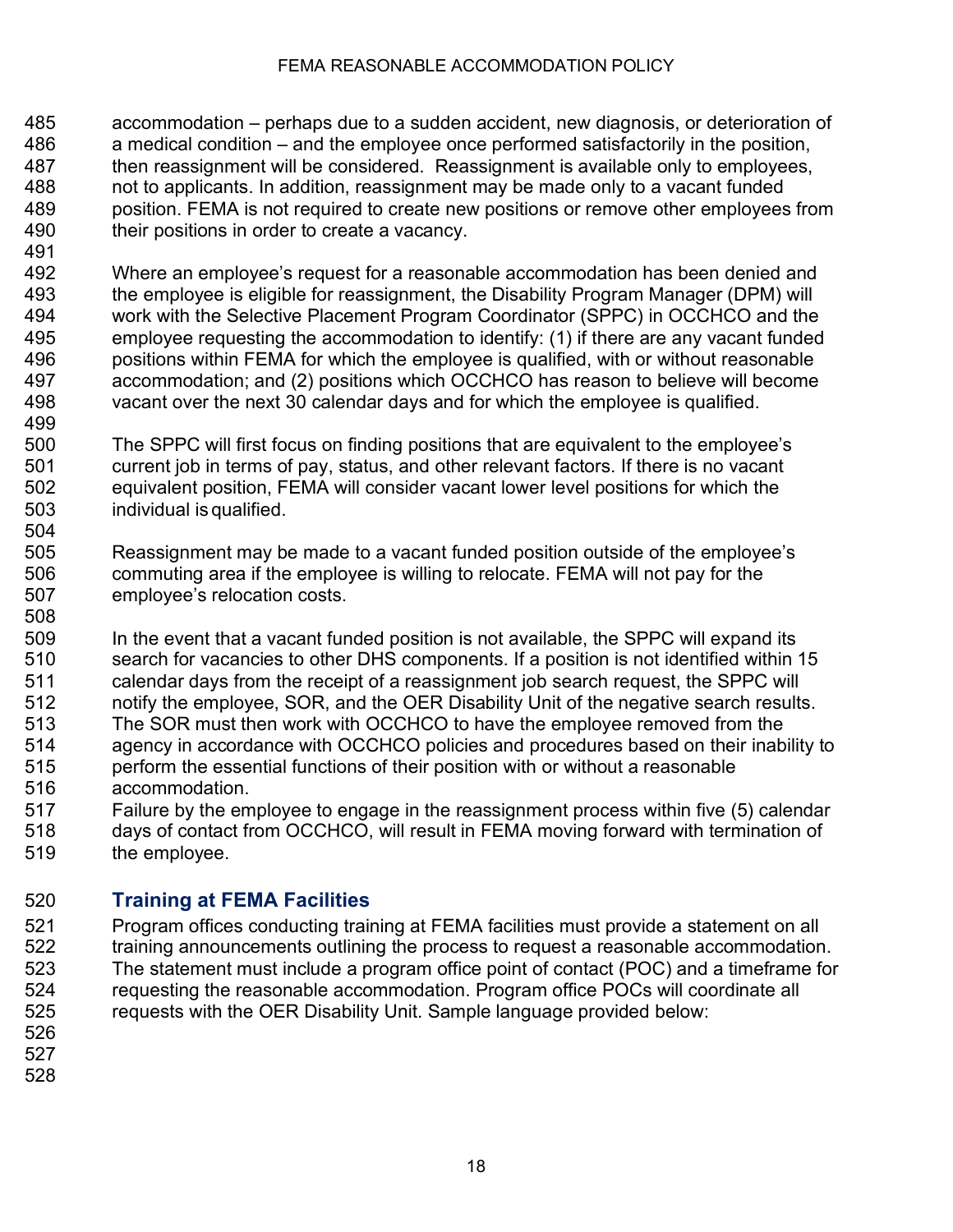*If you need a reasonable accommodation (sign language interpreters, Braille, CART, etc.), please make your request by [DATE]. Last minute requests will be accepted but may not be possible to fulfill. Send an e-mail to [insert email from program office hosting the event/meeting] or call XXX-XXX-XXXX.*

# 529<br>530

Employees attending training as a temporary duty assignment who need an 531 accommodation at any FEMA training facility must provide a copy of their approved RA 532 as soon as they register for a class. The approved accommodation must be submitted 533 immediately to the FEMA Qualification System (FQS) training inbox at **FEMA-FQS-**<br>534 Training@fema.dhs.gov. [Training@fema.dhs.gov.](mailto:FEMA-FQS-Training@fema.dhs.gov)

536 Program offices conducting training will make a sincere effort, barring any extenuating 537 circumstances, to announce the training in advance to allow fair opportunity for 538 accommodations to be requested, reviewed, and coordinated.

539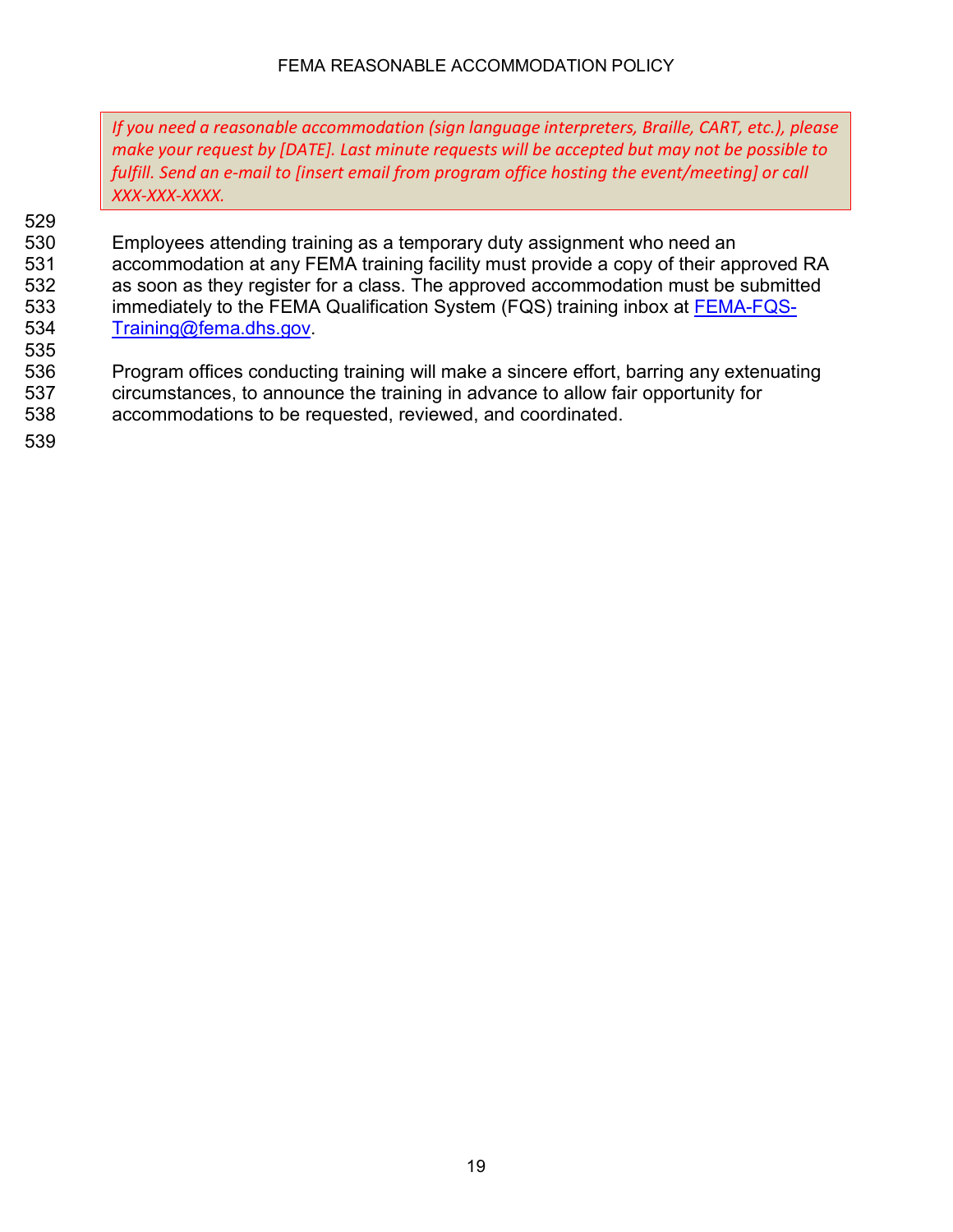## <span id="page-19-1"></span><span id="page-19-0"></span>**CHAPTER 4: REASONABLE ACCOMMODATION FOR DEPLOYMENT**

#### **Procedures**

 Once an employee with an approved accommodation receives a deployment request— and will need the same accommodation while deployed—they must immediately notify their supervisor of record (SOR), prior to accepting the deployment, that their accommodation will need to be implemented at the deployment location. The SOR will communicate the previously approved accommodation to the appropriate Temporary Duty Supervisor (TDS) and the Cadre Coordinator. The SOR will not convey any health or medical background information. If the accommodation cannot be implemented, the employee may decline the deployment without being penalized. 

 The employee must have a copy of the approved FEMA Form 256-2 while deployed to substantiate that they have an approved reasonable accommodation and need to implement the accommodation or request equipment at the deployment site.

 Qualified employees with a disability may make requests for reasonable accommodation while not deployed, to ensure that when they receive deployment orders, their request has been evaluated and approved by their SOR before they are deployed.

 If an employee does not already have an approved reasonable accommodation but will need one while deployed, the employee must immediately communicate the accommodation request to their SOR or the OER Disability Unit prior to accepting the 562 deployment request. Requests will be submitted through [ACMS](https://dhs.servicenowservices.com/oast) or by submitting FEMA Form 256-1 to [FEMA-Reasonable-Accommodation@fema.dhs.gov,](mailto:FEMA-Reasonable-Accommodation@fema.dhs.gov) including sufficient 564 supporting medical documentation. The SOR will make the decision in coordination with<br>565 the OER Disability Unit and communicate the approved accommodation to the TDS and the OER Disability Unit and communicate the approved accommodation to the TDS and the Cadre Coordinator. In the event that an employee has submitted a reasonable accommodation request that is currently in process and an interim accommodation has not been granted, an employee may decline a deployment order without penalty.

570 If an employee has an approved accommodation in steady state, but will need a different accommodation when deployed, they must communicate the *new* 572 accommodation request to their SOR or OER Disability Unit through [ACMS](https://dhs.servicenowservices.com/oast) or by submitting FEMA Form 256-1, with sufficient supporting medical documentation to [FEMA-Reasonable-Accommodation-@fema.dhs.gov.](mailto:FEMA-Reasonable-Accommodation-@fema.dhs.gov) The SOR will make the decision in coordination with the OER Disability Unit and communicate the approved accommodation to the TDS and the Cadre Coordinator. 

 Failure for an employee to promptly advise of their need of an accommodation while deployed, or failure to request a reasonable accommodation prior to deployment, may delay and/or result in cancellation of deployment orders. If an employee arrives at their

deployment location and the approved reasonable accommodation, because of austere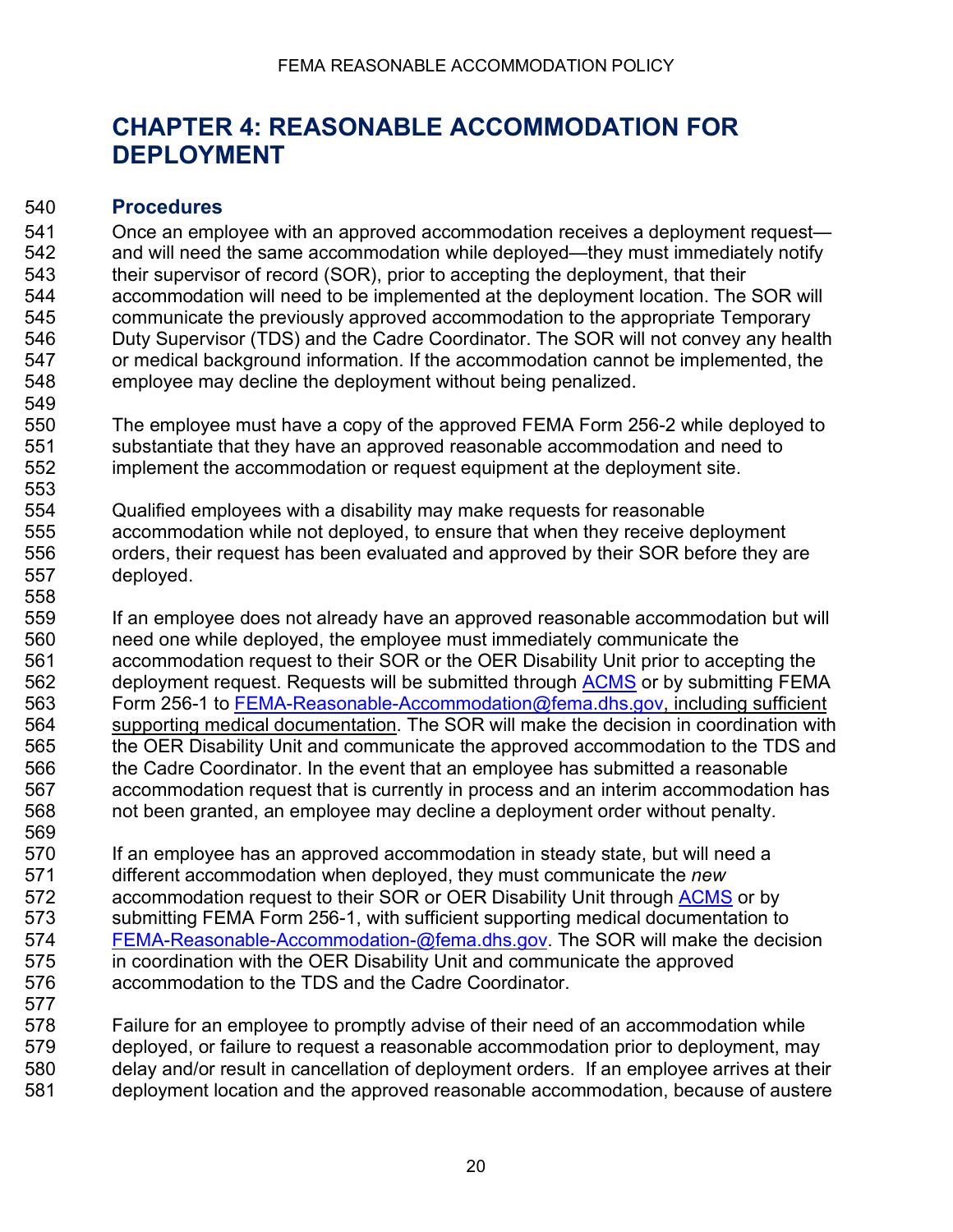- 582 conditions or due to other unforeseen reasons out of the control of FEMA, cannot be<br>583 implemented or the needed equipment is unavailable or cannot be procured, and an 583 implemented or the needed equipment is unavailable or cannot be procured, and an<br>584 alternative accommodation cannot be identified to accommodate their needs, the alternative accommodation cannot be identified to accommodate their needs, the 585 employee may be demobilized without penalty.
- 586
- 587
- 588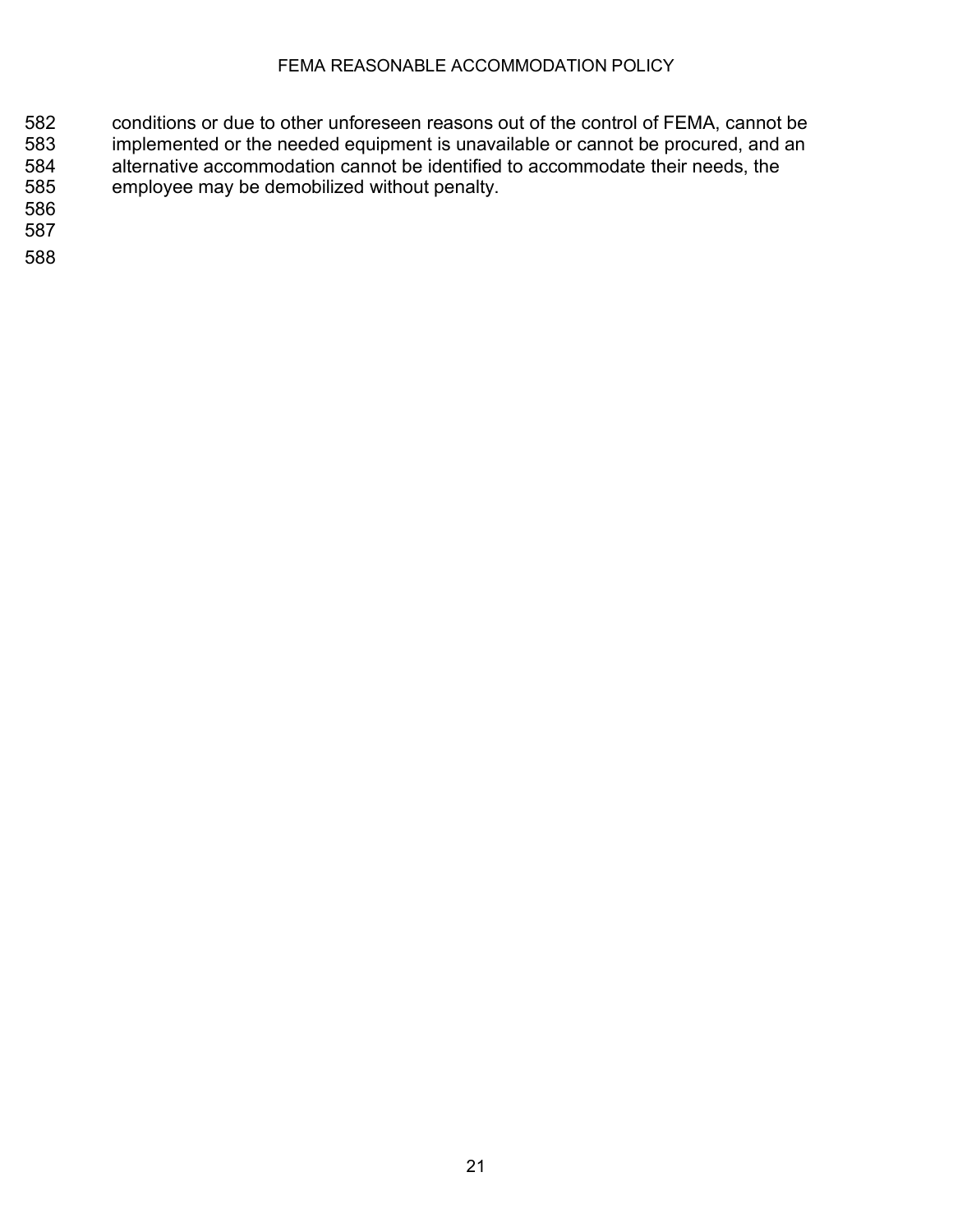# <span id="page-21-1"></span><span id="page-21-0"></span>**CHAPTER 5: CLAIMS AND CONFIDENTIALITY REQUIREMENTS**

#### **Statutory and Collective Bargaining Claims**

- An individual who chooses to pursue statutory or collective bargaining remedies for denial of reasonable accommodation must:
- 1. For a complaint to the EEOC pursuant to 29 C.F.R. Part 1614, contact OER within 45 calendar days from the date of the denial of reasonable accommodation by emailing FEMA-EqualRights@fema.dhs.gov;
- 2. For a collective bargaining claim, if applicable, file a written grievance in accordance 596 with the provisions of the Collective Bargaining Agreement **[FEMA-Local4060-](https://usfema.sharepoint.com/teams/OCCHCO/es/LR/Documents/FEMA-Local4060-CBA_Updated.pdf#search=FEMA%20Collective%20Bargaining%20Unit%20Agreement)** [CBA\\_Updated.pdf ;](https://usfema.sharepoint.com/teams/OCCHCO/es/LR/Documents/FEMA-Local4060-CBA_Updated.pdf#search=FEMA%20Collective%20Bargaining%20Unit%20Agreement) or
- 3. For an appeal to the Merit Systems Protection Board, initiate the appeal within 30 calendar days of an appealable adverse action as defined in 5 C.F.R. § 1201.3.

### <span id="page-21-2"></span>**Confidentiality Requirements**

- All requests for reasonable accommodation must be kept confidential in files separate from the individual's personnel file. Any information obtained regarding the medical condition or history of an applicant or employee must be collected and maintained on separate forms and kept in separate, confidential files with the Office of Equal Rights Disability Unit. Any FEMA employee who obtains or receives such information is strictly bound by these confidentiality requirements.
- 
- The OER Disability Unit is the primary point of contact for receipt of confidential medical information and if others, e.g., Deciding Officials, receive that information during the course of the process, they will forward it to the OER Disability Unit for proper storage. The OER Disability Unit will maintain custody of all records obtained or created during the processing of a request for reasonable accommodation, including medical records, and will respond to all requests for disclosure of the records. All records will be maintained in accordance with the Privacy Act, the requirements of 29 C.F.R. §1630.14(c)(1), and this Instruction.
- This medical information may be disclosed as outlined in the System of Records Notices, [Department of Homeland Security/ALL-033 Reasonable Accommodations](http://www.gpo.gov/fdsys/pkg/FR-2011-07-13/html/2011-17548.htm)  [Records System of Records,](http://www.gpo.gov/fdsys/pkg/FR-2011-07-13/html/2011-17548.htm) July 13, 2011 76 FR 41274.
- Whenever medical information is disclosed, the recipient of the information must be informed of the confidentiality requirements.
-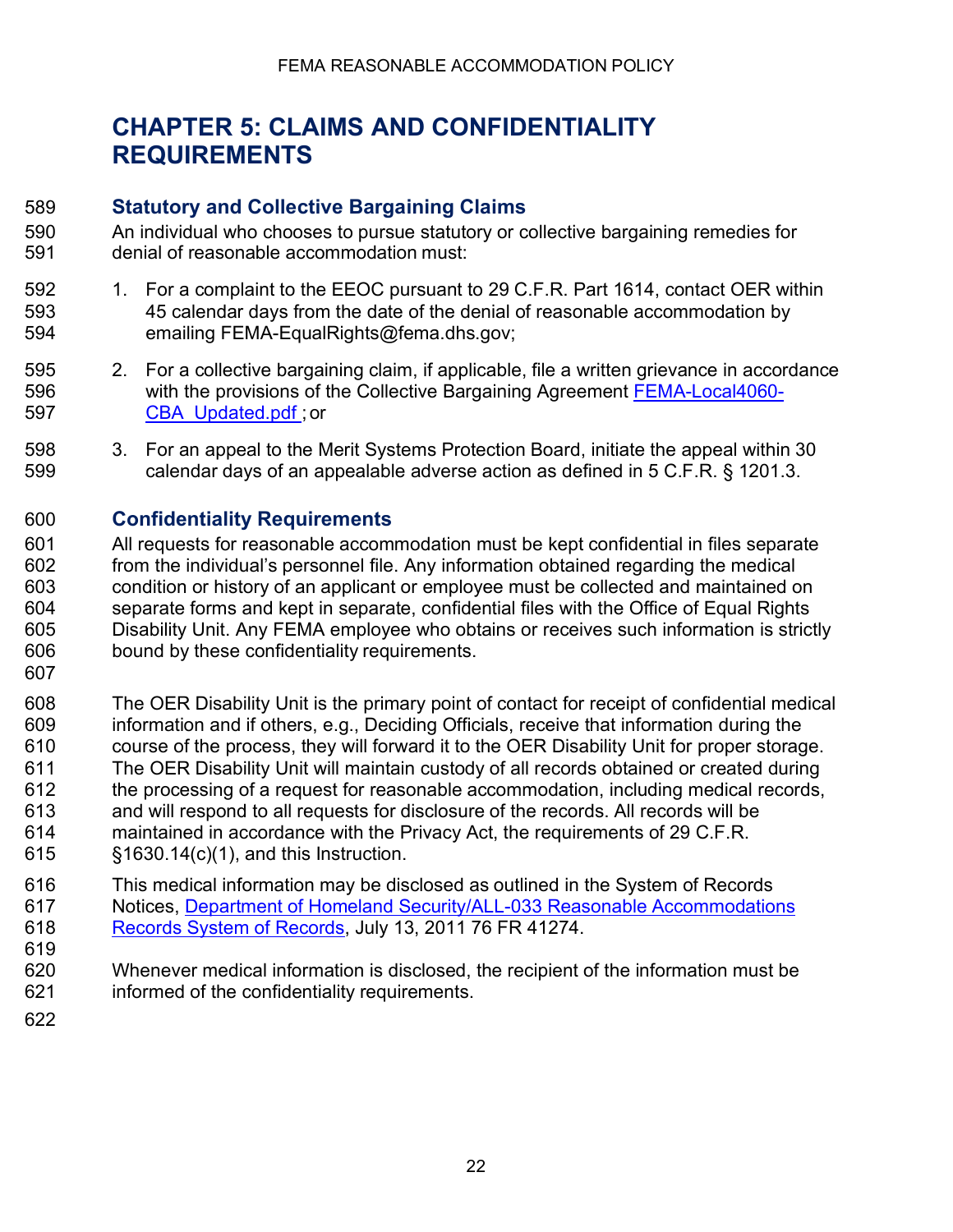# <span id="page-22-0"></span>**CHAPTER 6: TRACKING AND REPORTING**

- 623 Agency reasonable accommodation information and activity is reported through EEOC<br>624 Form 462 Report. EEOC Management Directive 715 Report, and annual reports by 624 Form 462 Report, EEOC Management Directive 715 Report, and annual reports by<br>625 OER to DHS Civil Rights and Civil Liberties (CRCL). OER to DHS Civil Rights and Civil Liberties (CRCL).
- FEMA is required to identify and report the following information regarding requests for reasonable accommodation annually:
- 1. The number and types of reasonable accommodations that have been requested for each job (occupational series, grade level), by agency component;
- 2. Whether those requests have been granted or denied;
- 3. How many of those requests relate to the benefits or privileges of employment;
- 4. The reasons for denial of requests for reasonable accommodation;
- 5. The amount of time taken to process each request for reasonable accommodation; and
- 6. The sources of technical assistance that have been consulted in trying to identify possible reasonable accommodations. The DPM will retain, for at least three years, information or any cumulative records used to track FEMA's performance with regards to reasonable accommodation.
- In accordance with the information tracking requirements, the Deciding Official must submit the *FEMA Form 256-0-2, Management Response to Request for Reasonable Accommodation* to the OER Disability Unit within ten (10) calendar days of the decision. The Deciding Official must attach copies of all information, including medical information they received as part of processing the request.
- The OER Disability Unit will maintain records related to an employee's request for accommodation for the duration of the employee's tenure.
-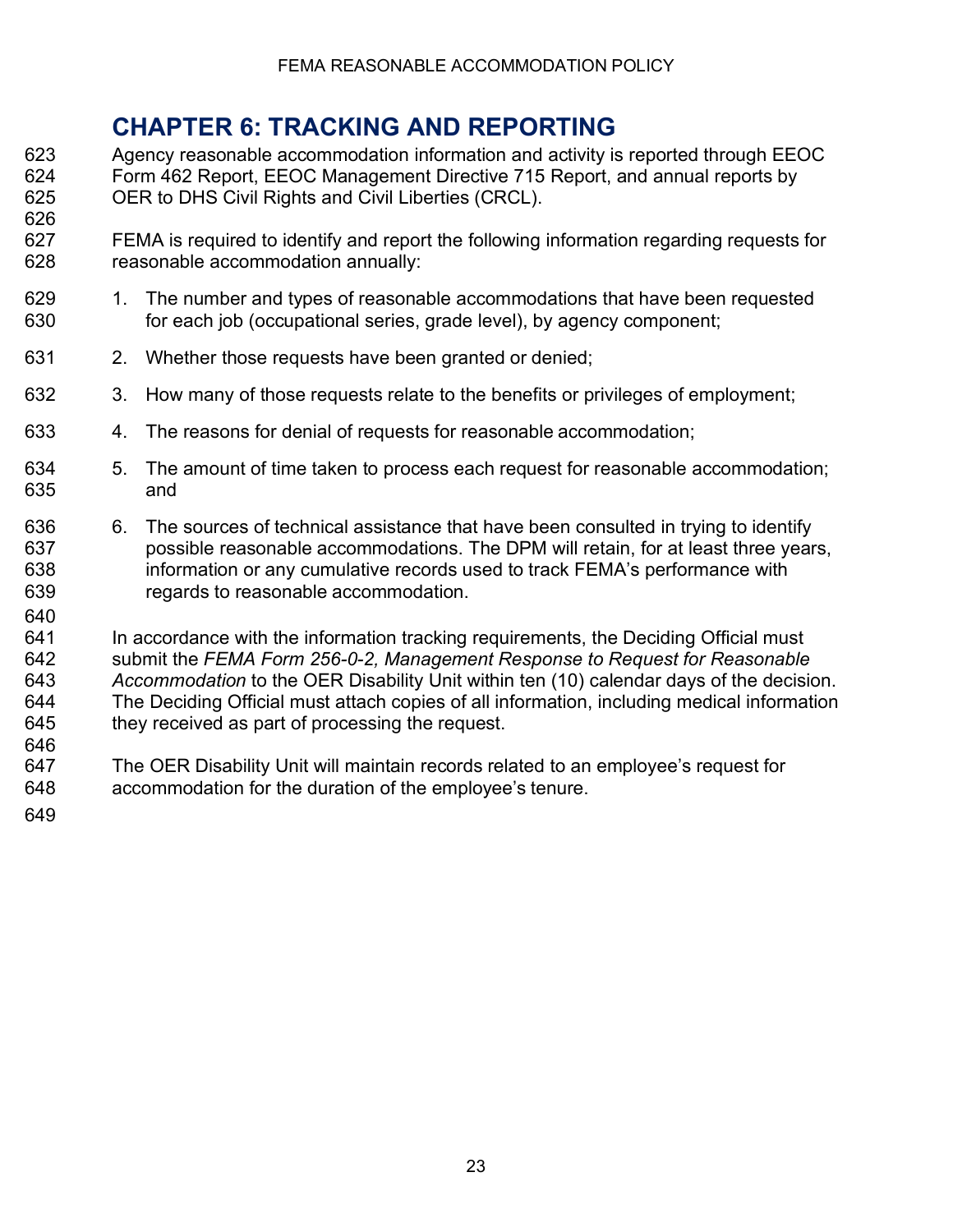# <span id="page-23-1"></span><span id="page-23-0"></span>**ADDITIONAL INFORMATION**

#### **Review Cycle**

 FEMA Instruction 256-022-01, Reasonable Accommodation Program, will be reviewed, reissued, revised, or rescinded within four years of the issue date.

#### <span id="page-23-2"></span>**Distribution**

 These procedures must be distributed to all employees upon issuance. They also must be posted on FEMA's intranet and internet sites. Copies of these procedures will also be available in the OER and OCCHCO.

# <span id="page-23-3"></span>**AUTHORITIES AND REFERENCES**

- 1. The Americans with Disabilities Act, as amended by the ADA Amendments Act of 2008, 42 U.S.C. §§ 12101 et seq.
- 2. The Rehabilitation Act of 1973, as amended, 29 U.S.C. § 701 et. seq.
- 3. Title 29 C.F.R. Part 1630, Regulations to Implement the Equal Employment provisions of the Americans with Disabilities Act.
- 4. Genetic Information Nondiscrimination Act of 2008, 42 U.S.C. § 2000 et seq.
- 5. Executive Order 13164, Requiring Federal Agencies to Establish Procedures to Facilitate the Provision of Reasonable Accommodation, July 2000.
- 6. Title 29 C.F.R. Part 1614, Federal Sector Equal Employment Opportunity.
- 7. Title 29 C.F.R. §1630.14(c)(1), Privacy Act Regulations.
- 8. U.S. Equal Employment Opportunity Commission (EEOC) Enforcement Guidance: Disability-Related Inquiries and Medical Examinations of Employees Under the Americans With DisabilitiesAct.
- 9. EEOC Enforcement Guidance: Reasonable Accommodation and Undue Hardship under the Americans with Disabilities Act.
- 10. EEOC Guidance: Work at Home/Telework as a Reasonable Accommodation.
- 11. EEOC Questions & Answers: Federal Agencies' Obligation to Provide Personal Assistance Services Under Section 501 of the Rehabilitation Act.
- 12. Department of Homeland Security Directive No. 259-01, Providing Reasonable Accommodations for Employees and Applicants with Disabilities.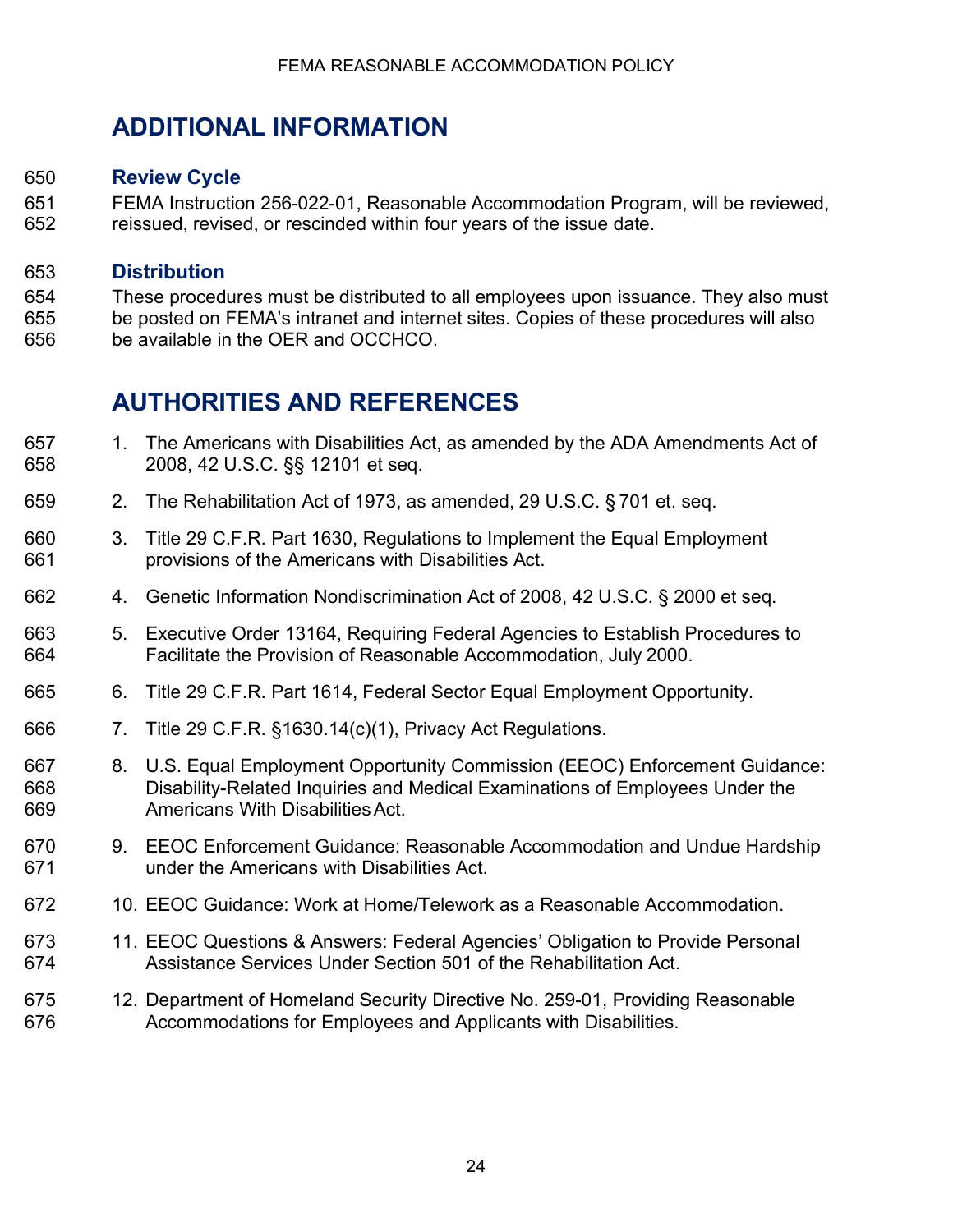# <span id="page-24-0"></span>**DEFINITIONS**

677 Accessibility Compliance Management System (ACMS): A computer database created<br>678 and managed by the Department of Homeland Security (DHS) Office of Accessible and managed by the Department of Homeland Security (DHS) Office of Accessible Systems Technology that tracks accessibility and accommodation requests from applicant and employees.

 Deciding Official: An individual of authority who determines, after consultation with the OER Disability Unit, whether an accommodation request will be approved or denied, or whether an alternative accommodation will be provided. The Deciding Official must be the supervisor of record (SOR) or another designated official as described below.

- 1. The OER Disability Program Manager (DPM) is the Deciding Official for accommodation requests for applicants for employment.
- 2. For deployed employees, the Deciding Official is the SOR who will communicate the approved accommodation to the appropriate Temporary Duty Supervisor (TDS) and the Cadre Coordinator.
- 3. For Surge Capacity Workforce, the TDS is the Deciding Official and must coordinate with the OER Disability Unit.
- 4. For all others, the Deciding Official may be the SOR or another designated official within the employee's chain of command.
- Disability:

- 1. A physical or mental impairment that substantially limits a major life activity;
- 2. A record of such an impairment; or
- 3. Being regarded as having such an impairment.
- The definition of "disability" should be interpreted broadly. The question of whether an individual's impairment is a disability under the ADA should not demand extensive analysis. Only qualified individuals with a current disability are entitled to a reasonable accommodation. Individuals who have a record of an impairment that is no longer limiting a major life activity are not entitled to an accommodation.
- 707 Emotional Support Animal (ESA): An animal that is prescribed by a licensed mental<br>708 health professional to a person with a disabling mental illness to relieve the symptor health professional to a person with a disabling mental illness to relieve the symptoms associated with their mental health disorder. Emotional support animals are not recognized as service animals under the ADA because they are not seen as "working animals." However, FEMA will consider requests for an ESA as a reasonable accommodation on a case-by-case basis.
-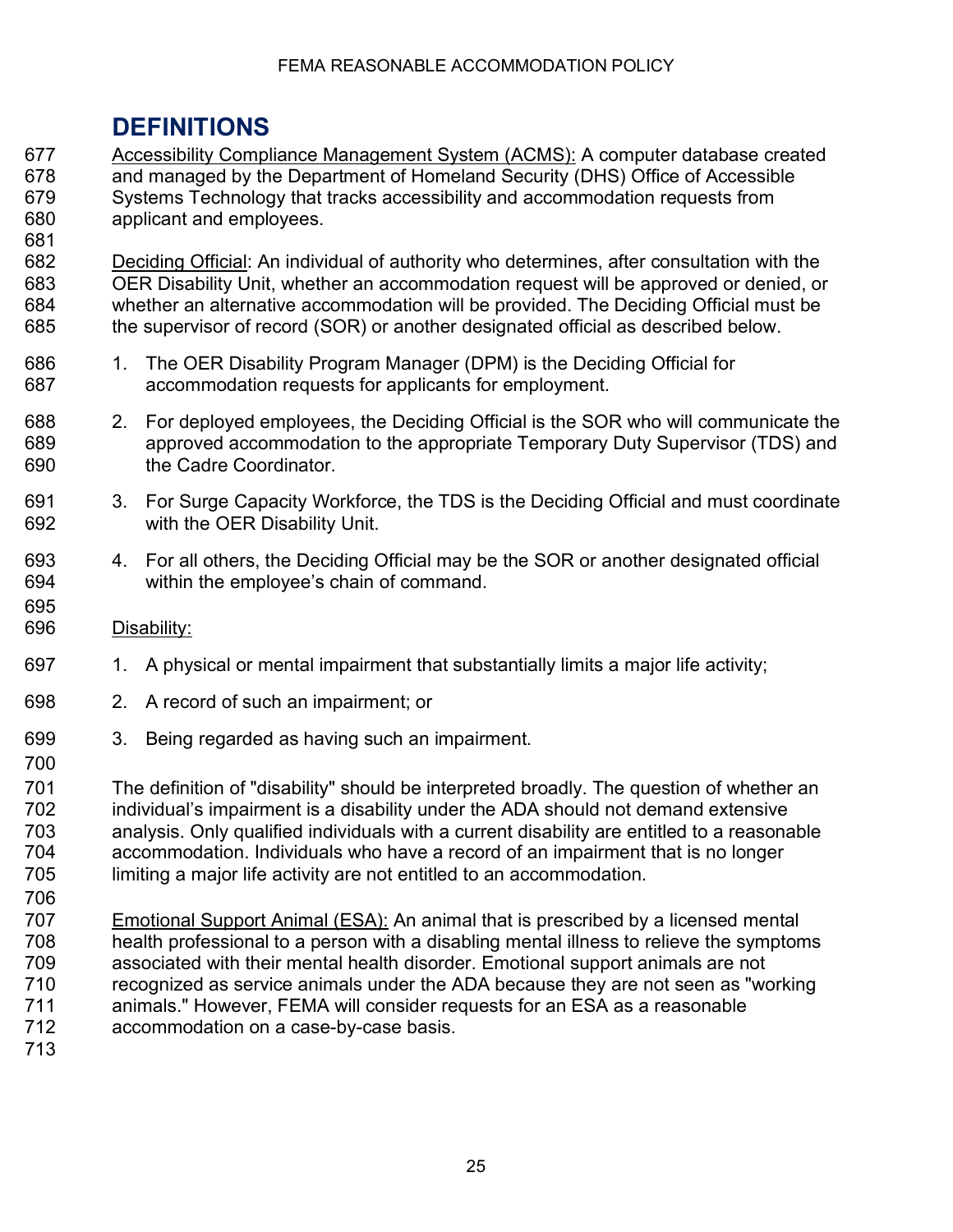Employees: A Permanent Full-Time Employee (PFT), Temporary Full-Time Employee (TFT), Part-Time Employee, Cadre on On-call Response/Recovery Employee (CORE), Reservist, or Local Hire.

- Essential Functions: Those job duties so fundamental to the position that the individual holds or desires that they cannot do the job without performing them. A function can be "essential" if, among other things, the position exists specifically to perform that function; there are a limited number of other employees who could perform the function; and/or The function is highly specialized, and the individual is hired based on their expertise or<br>The specialist ability to perform it. Determination of the essential functions of a position must be done ability to perform it. Determination of the essential functions of a position must be done on a case-by-case basis so that it reflects the job as actually performed, and not simply the components of a generic position description.
- 727 Extenuating Circumstances: Factors that could not reasonably have been anticipated or avoided in advance of the request for accommodation or limited situations in which unforeseen or unavoidable events prevent prompt processing of a request and delivery of an approved accommodation.
- Techniconal Limitation: A restriction or condition that limits a person's ability to function in<br>The way that falls within the normal range for the activity. a way that falls within the normal range for the activity.
- Interactive Process: A discussion with an applicant or employee who has requested an 736 accommodation (or otherwise indicated a need) in order to clarify the specific nature of 737 the disability and identify the appropriate reasonable accommodation. the disability and identify the appropriate reasonable accommodation.
- Interim Accommodation: A temporary or short-term solution when an approved accommodation cannot be implemented immediately.
- 742 Major Life Activities: Basic activities that most people in the general population can<br>743 perform with little or no difficulty. Maior life activities include, but are not limited to: perform with little or no difficulty. Major life activities include, but are not limited to: caring for oneself, performing manual tasks, seeing, hearing, eating, sleeping, walking, standing, sitting, lifting, bending, speaking, breathing, learning, reading, concentrating, thinking, communicating, interacting with others, working, or the operation of a major bodily function, including functions of the immune system, special sense organs and skin, normal cell growth, and digestive, genitourinary, bowel, bladder, neurological, brain, respiratory, circulatory, cardiovascular, endocrine, hemic, lymphatic, musculoskeletal, and reproductive functions.
- 752 Medical Documentation: Documentation provided by a licensed medical practitioner<br>753 describing the nature, severity, and duration of the individual's impairment: the describing the nature, severity, and duration of the individual's impairment; the workplace activities the impairment limits; the extent to which the condition limits the individual's ability to perform said activities; and substantiates why the requested reasonable accommodation is needed.
- Personal Assistant Services (PAS): Assistance with performing activities of daily living that an individual would typically perform if they did not have a targeted disability, and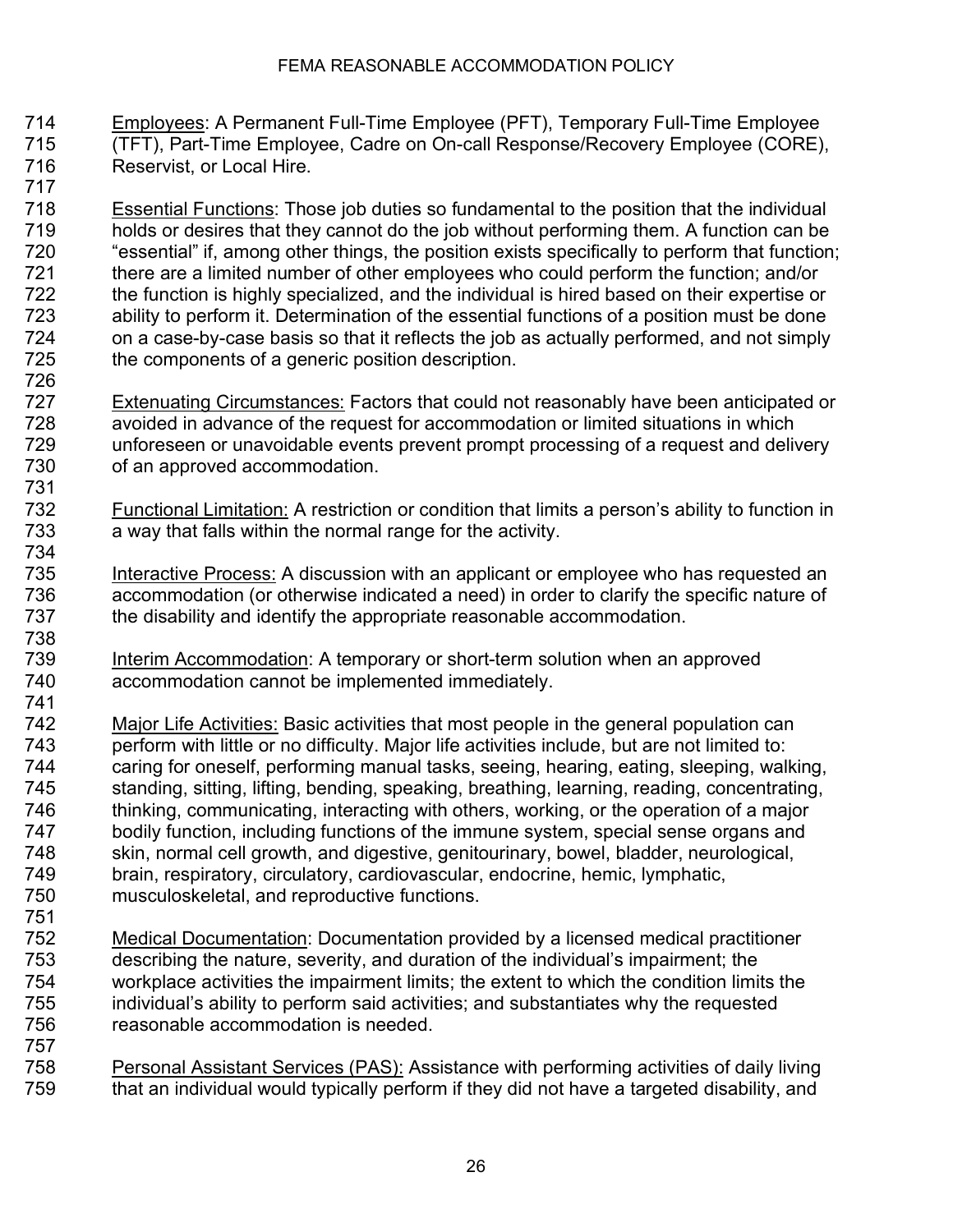- that is not otherwise required as a reasonable accommodation. PAS must be performed by a personal assistance service provider.
- Physical or mental impairment: Any physiological disorder or condition, cosmetic disfigurement, or anatomical loss affecting one or more body systems, such as: neurological; musculoskeletal; special sense organs; respiratory (including speech organs); cardiovascular; reproductive; digestive; genitourinary; immune; circulatory; hemic; lymphatic; skin; and endocrine; or any mental or psychological disorder, such as intellectual disability, organic brain syndrome, emotional or mental illness, and specific learning disabilities.
- The term physical or mental impairment includes, but is not limited to, such diseases and conditions as orthopedic, visual, speech, and hearing loss, cerebral palsy, epilepsy, muscular dystrophy, multiple sclerosis, cancer, heart disease, diabetes, intellectual disability, emotional illness, drug addiction, and alcoholism.
- Qualified Individual with a Disability: An individual with a disability that:
- 777 1. Satisfies the requisite skill, experience, education, and other job-related requirements of the position; and
- 2. Can perform the essential functions of the position, with or without reasonable accommodation.
- Reasonable Accommodation:
- 1. Modifications or adjustments to a job application process that enable a qualified applicant with a disability to be considered for the position such qualified applicant desires; or
- 2. Modifications or adjustments to the work environment, or to the manner or circumstances under which the position held or desired is customarily performed, that enable an individual with a disability who is qualified to perform the essential functions of that position; or
- 3. Modifications or adjustments that enable a covered entity's employee with a disability to enjoy equal benefits and privileges of employment as are enjoyed by its other similarly situated employees without disabilities.
- Reassignment: A form of reasonable accommodation that must be provided to an employee, who, because of a disability, can no longer perform the essential functions of the position they hold, with or without reasonable accommodation. Reassignment is considered the accommodation of "last resort."
- Selective Placement Program Coordinator: Assists FEMA management with the reassignment process and conducts the search for vacant funded positions within the Agency and Department.
-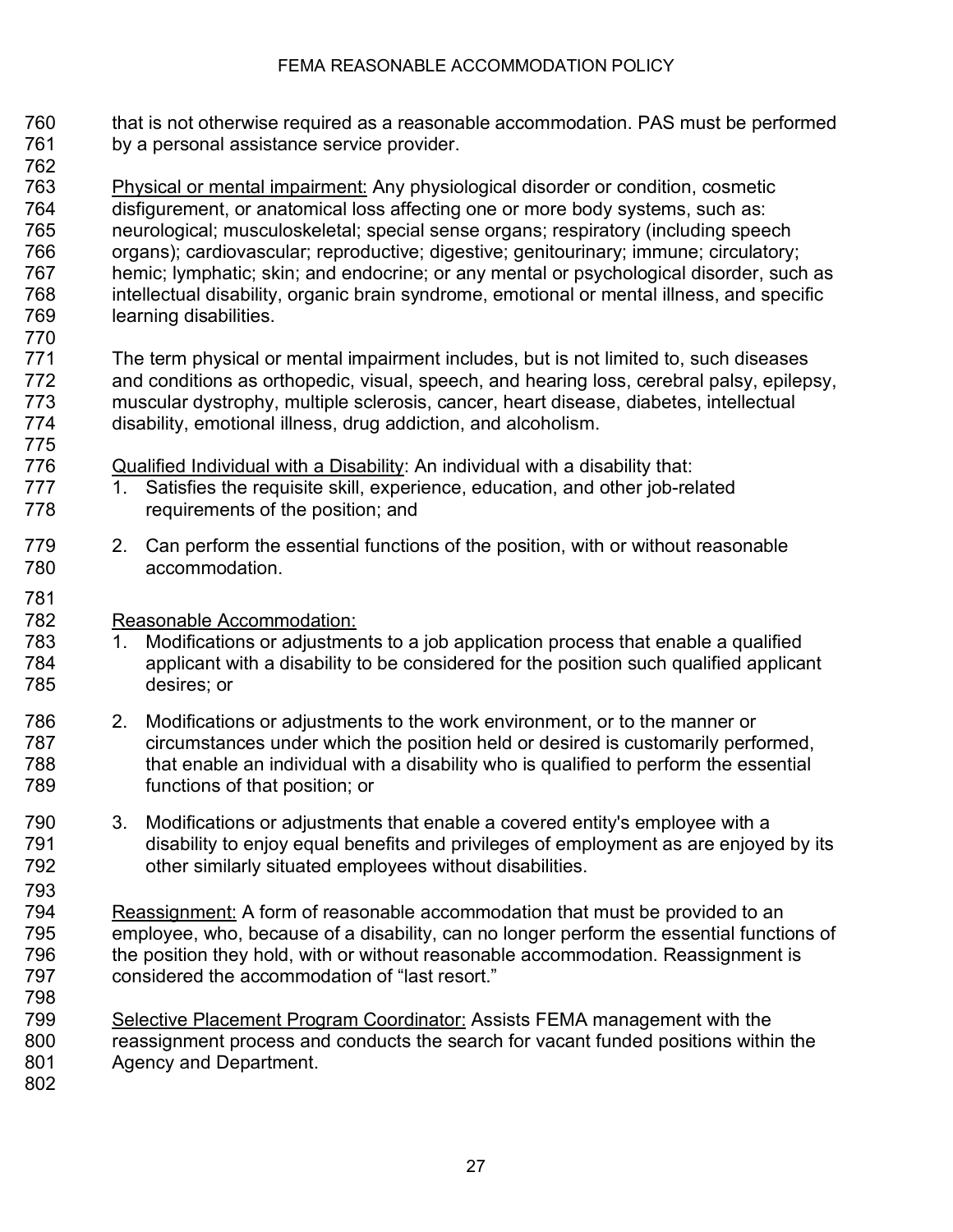- Service Animal: A service animal is any dog that is individually trained to do work or perform tasks for the benefit of an individual with a disability, including physical, sensory, psychiatric, intellectual, or other mental disability. The task or tasks performed by the service animal must be directly related to the individual's disability.
- 808 Substantially Limits: The extent to which an individual's ability to perform a major life activity is impaired due to their condition, compared to most people in the general population.
- Targeted Disability: Designated as a "serious health condition" on the U.S. Office of 813 Personnel Management's [Standard Form 256.](https://www.opm.gov/Forms/pdf_fill/sf256.pdf) Some targeted disabilities for which PAS may be needed include:
- 815 missing extremities;

- 816 significant mobility impairment benefitting from utilization of supports (such as a wheelchair or walker); and
- 818 partial or complete paralysis.
- Undue Hardship: An action requiring significant difficulty or expense to the Agency, when considering factors that include the nature and cost of the reasonable accommodation and the impact of the reasonable accommodation on the operations of 823 the Agency, including the impact on the ability of others to perform their duties. Determination of undue hardship is always made on a case-by-case basis.

# <span id="page-27-0"></span>**MONITORING AND EVALUATION**

 The Office of Equal Rights and Office of Policy and Program Analysis (OPPA) will monitor and evaluate implementation of this instruction to inform future revisions.

# <span id="page-27-1"></span>**RESOURCE ASSISTANCE**

 Listed below are resources to assist in providing Reasonable Accommodations: **Office of Equal Rights, FEMA** (202) 212-3535 (Voice) [FEMA-Reasonable-Accommodation@fema.dhs.gov](mailto:FEMA-Reasonable-Accommodation@fema.dhs.gov) [FEMA-SLI-CART@fema.dhs.gov](mailto:FEMA-SLI-CART@fema.dhs.gov) <https://usfema.sharepoint.com/sites/OAI/ooer/Pages/RA.aspx> **Computer/Electronic Accommodations Program (CAP)** (833) 227-3272 (Voice); (571) 384-5629 [www.cap.mil](http://www.cap.mil/) **U.S. Equal Employment Opportunity Commission**  840 (800) 669-4000 (Voice); (800) 669-6820 (TTY)<br>841 <u>http://www.eeoc.gov</u><br>842 [http://www.eeoc.gov](http://www.eeoc.gov/)